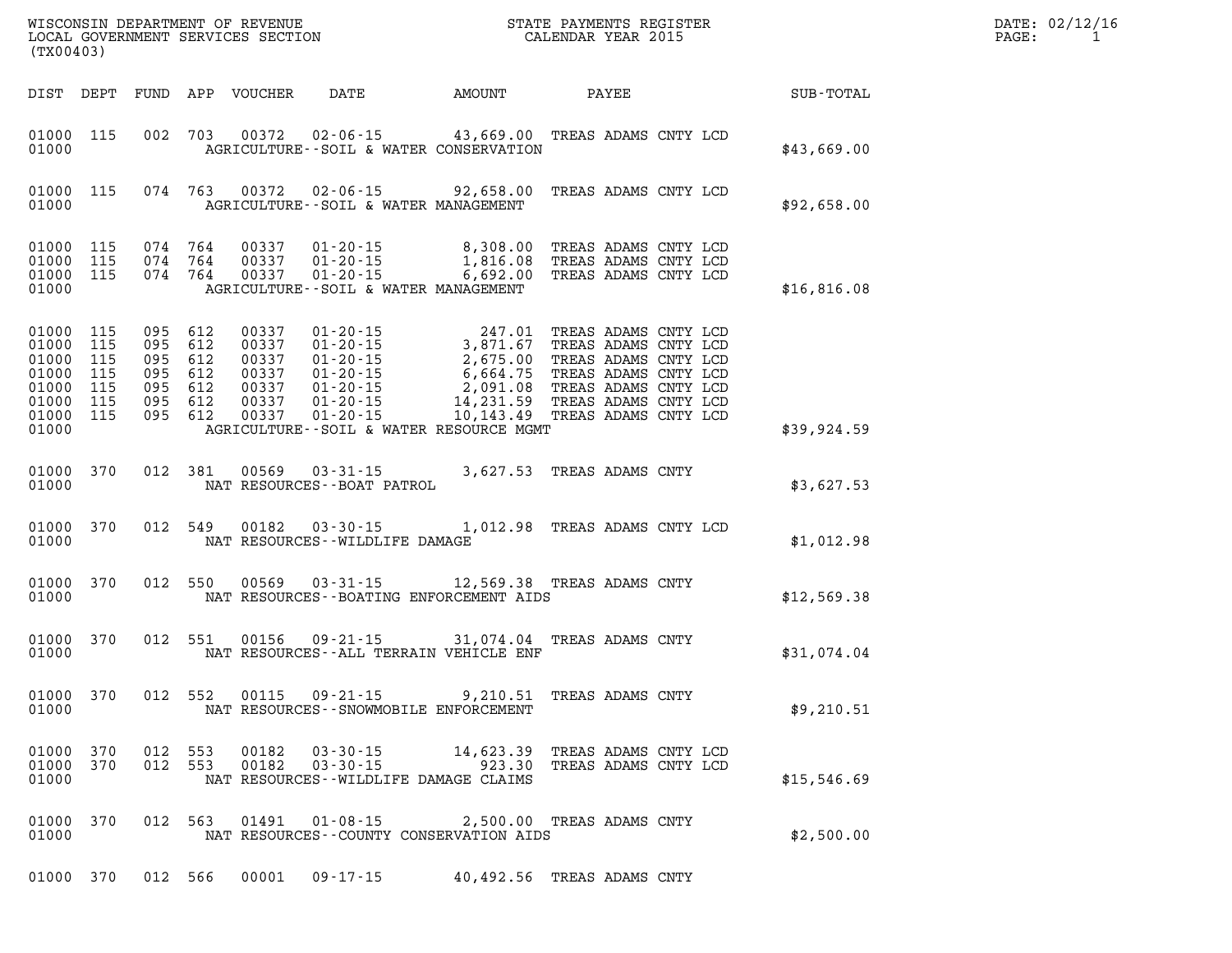| (TX00403) |                                     |         |                               |                         | WISCONSIN DEPARTMENT OF REVENUE<br>LOCAL GOVERNMENT SERVICES SECTION<br>(TX00403) |                                                | STATE PAYMENTS REGISTER<br>CALENDAR YEAR 2015                                                          | DATE: 02/12/16<br>PAGE:<br>$\overline{2}$ |  |
|-----------|-------------------------------------|---------|-------------------------------|-------------------------|-----------------------------------------------------------------------------------|------------------------------------------------|--------------------------------------------------------------------------------------------------------|-------------------------------------------|--|
|           |                                     |         |                               |                         |                                                                                   |                                                |                                                                                                        |                                           |  |
|           |                                     |         |                               |                         |                                                                                   | 01000 NAT RESOURCES-FOREST CROP/MANAGED FOREST |                                                                                                        | \$40,492.56                               |  |
| 01000     | 01000 370                           |         | 012 575                       | 02954                   |                                                                                   | NAT RESOURCES -- SNOWMOBILE TRAIL AIDS         | 06-17-15 3,469.01 TREAS ADAMS CNTY                                                                     | \$3,469.01                                |  |
| 01000     | 01000 370<br>01000 370              |         | 012 576<br>012 576            |                         |                                                                                   | NAT RESOURCES--ALL-TERRAIN VEHICLE TRAIL       | 01711  01-29-15  5,818.74  TREAS ADAMS CNTY<br>01712  01-29-15  8,500.64  TREAS ADAMS CNTY             | \$14,319.38                               |  |
| 01000     | 01000 370                           |         | 012 584                       |                         |                                                                                   | NAT RESOURCES -- PMT IN LIEU OF TAXES          | 00001  09-01-15  200.00  TREAS ADAMS CNTY                                                              | \$200.00                                  |  |
| 01000     | 01000 370<br>01000 370              | 012 663 |                               |                         |                                                                                   | NAT RESOURCES - - LAKES MANAGEMENT GRANTS      | 012 663 02131 03-27-15 7,461.37 TREAS ADAMS CNTY LCD 012 663 02413 04-28-15 15,864.35 TREAS ADAMS CNTY | \$23,325.72                               |  |
|           | 01000 370<br>01000                  |         |                               |                         |                                                                                   |                                                | 012 678 02415 04-28-15 52,067.86 TREAS ADAMS CNTY LAND AND<br>NAT RESOURCES--INVASIVE AOUATICE SPECIES | \$52,067.86                               |  |
|           | 01000 370<br>01000                  |         | 074 670                       |                         | NAT RESOURCES--RU RECYCLING GRANT                                                 |                                                | 42251  05-29-15  92,088.47  TREAS ADAMS CNTY                                                           | \$92,088.47                               |  |
|           | 01000 370<br>01000                  |         | 074 673                       |                         |                                                                                   | NAT RESOURCES--RU CONSOLIDATED GRANT           | 42251  05-29-15  4,915.66  TREAS ADAMS CNTY                                                            | \$4,915.66                                |  |
|           | 01000 370<br>01000                  |         | 095 512                       |                         | NAT RESOURCES -- STEWARDSHIP 2000                                                 |                                                | 02430  04-29-15  190,864.56  TREAS ADAMS CNTY                                                          | \$190,864.56                              |  |
|           | 01000 395<br>01000                  |         | 011 168                       |                         | TRANSPORTATION--ELDERLY & DISABLED                                                |                                                | 50001  06-09-15  77,570.00  COUNTY OF ADAMS                                                            | \$77,570.00                               |  |
| 01000     |                                     |         |                               |                         |                                                                                   | TRANSPORTATION - - HIGHWAY SAFETY - FEDERAL    | 01000 395 011 185 65940 11-13-15 3,219.26 ADAMS CO HIGHWAY DEPT                                        | \$3,219.26                                |  |
| 01000     | 01000 395<br>01000 395<br>01000 395 |         | 011 190<br>011 190<br>011 190 | 36001<br>52001<br>64001 | $01 - 05 - 15$<br>$07 - 06 - 15$<br>$10 - 05 - 15$                                | TRANSPORTATION--GENERAL TRANSP AIDS-GTA        | 325,609.23 COUNTY OF ADAMS<br>651, 218.46 COUNTY OF ADAMS<br>325,609.26 COUNTY OF ADAMS                | \$1,302,436.95                            |  |
| 01000     | 395<br>01000 395                    |         | 011 278<br>011 278            | 68860<br>69758          | $12 - 14 - 15$<br>$12 - 21 - 15$                                                  | 4,387.57                                       | TREAS ADAMS CO<br>94,631.02 TREAS ADAMS CO                                                             |                                           |  |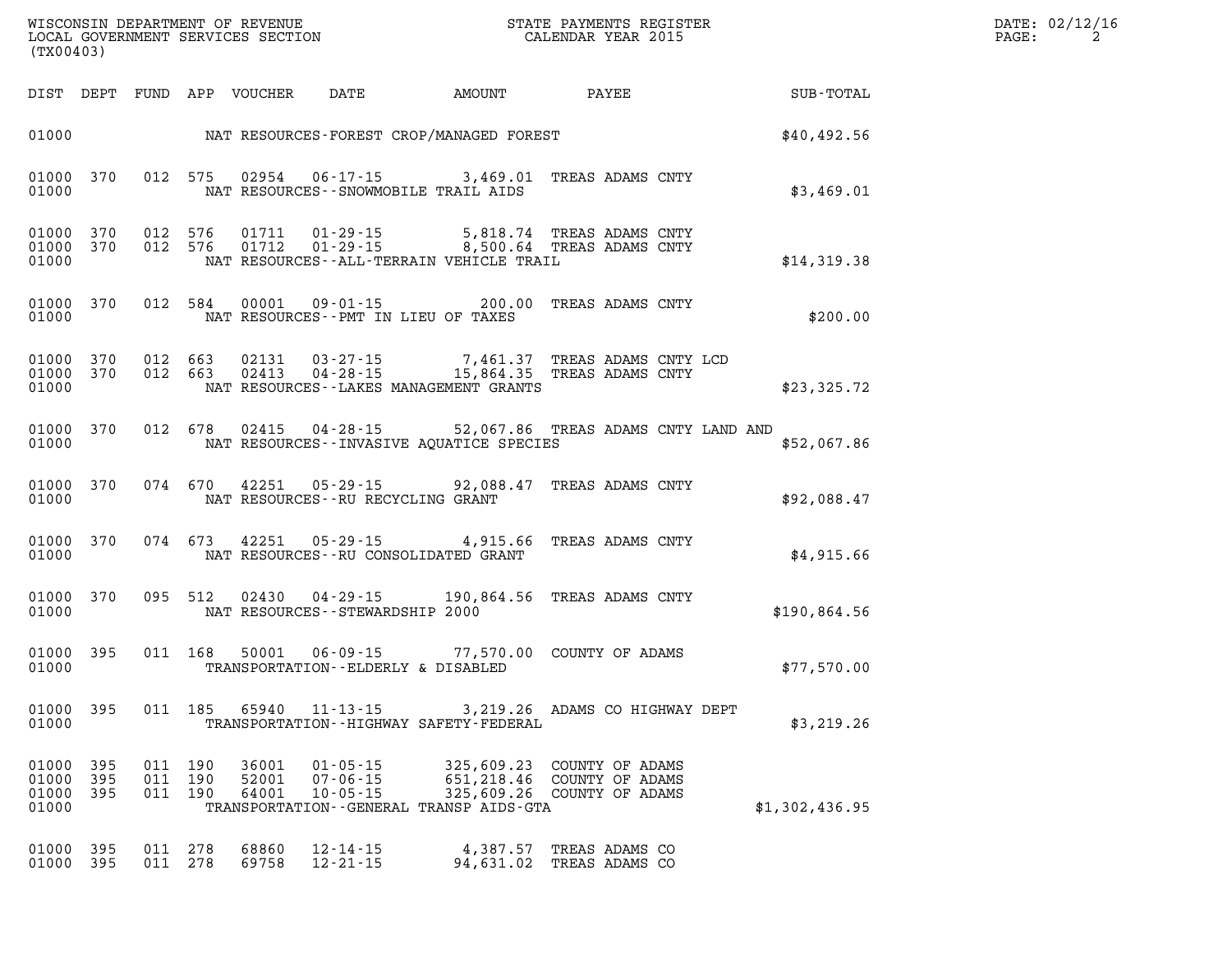| 01000 455 002 221 14 |  |  |  |  | 07-21-15 |  | 190.00 TREAS ADAMS CNTY |  |
|----------------------|--|--|--|--|----------|--|-------------------------|--|
|----------------------|--|--|--|--|----------|--|-------------------------|--|

| 01000<br>01000 | 435<br>435 | 005<br>005 | 000<br>000 | 90519<br>90521 | $06 - 01 - 15$<br>$06 - 29 - 15$   | 216,773.00<br>339,269.00                            | ADAMS CO<br>ADAMS CO |                |                     |                    |  |
|----------------|------------|------------|------------|----------------|------------------------------------|-----------------------------------------------------|----------------------|----------------|---------------------|--------------------|--|
| 01000          | 435        | 005        | 000        | 90600          | $07 - 01 - 15$                     | 270,547.00                                          | ADAMS CO             |                |                     |                    |  |
| 01000          | 435        | 005        | 000        | 90601          | $08 - 01 - 15$                     | 272,548.00                                          | ADAMS CO             |                |                     |                    |  |
| 01000          | 435        | 005        | 000        | 90604          | $09 - 01 - 15$                     | 620,488.00                                          | ADAMS CO             |                |                     |                    |  |
| 01000          | 435        | 005        | 000        | 90607          | $10 - 01 - 15$                     | 219,112.00                                          | ADAMS CO             |                |                     |                    |  |
| 01000          | 435        | 005        | 000        | 90609          | $11 - 02 - 15$                     | 168,333.00                                          | ADAMS CO             |                |                     |                    |  |
| 01000          | 435        | 005        | 000        | 90611          | $12 - 01 - 15$                     | 194,612.00                                          | ADAMS CO             |                |                     |                    |  |
| 01000          |            |            |            |                | HEALTH SERVICES - - STATE/FED AIDS |                                                     |                      |                |                     | \$3,083,219.00     |  |
|                |            |            |            |                |                                    |                                                     |                      |                |                     |                    |  |
| 01000          | 437        | 005        | 000        | 00000          | $01 - 05 - 15$                     | 11,719.80                                           | ADAMS                |                |                     | $\star$            |  |
| 01000          | 437        | 005        | 000        | 00000          | $01 - 30 - 15$                     | 29,397.64                                           |                      |                | ADAMS CHILD SUPPORT | $\star$            |  |
| 01000          | 437        | 005        | 000        | 00000          | $02 - 05 - 15$                     | 4,564.01                                            | ADAMS                |                |                     | $\star$            |  |
| 01000          | 437        | 005        | 000        | 00000          | $02 - 12 - 15$                     | 18,590.72                                           |                      |                | ADAMS CHILD SUPPORT | $\star$            |  |
| 01000          | 437        | 005        | 000        | 00000          | $02 - 25 - 15$                     | 1,447.97                                            |                      |                | ADAMS CHILD SUPPORT | $\star$            |  |
| 01000          | 437        | 005        | 000        | 00000          | $02 - 27 - 15$                     | 30,667.00                                           | ADAMS CO             |                |                     | $\star$            |  |
| 01000          | 437        | 005        | 000        | 00000          | $03 - 05 - 15$                     | 38,348.61                                           | ADAMS                |                |                     | $\star$            |  |
| 01000          | 437        | 005        | 000        | 00000          | $03 - 12 - 15$                     | 48,323.60                                           | ADAMS                |                |                     | $\star$            |  |
| 01000          | 437        | 005        | 000        | 00000          | $03 - 19 - 15$                     | 14,432.00                                           | ADAMS CO             |                |                     | $\star$            |  |
| 01000          | 437        | 005        | 000        | 00000          | $03 - 31 - 15$                     | 16,945.00                                           | ADAMS CO             |                |                     | $\star$            |  |
| 01000          | 437        | 005        | 000        | 00000          | $04 - 06 - 15$                     | 53,684.04                                           | ADAMS                |                |                     | $\star$            |  |
| 01000          | 437        | 005        | 000        | 00000          | $04 - 17 - 15$                     | 143.06                                              | ADAMS                |                |                     | $\star$            |  |
| 01000          | 437        | 005        | 000        | 00000          | $04 - 30 - 15$                     | 65,950.02                                           |                      |                | ADAMS CHILD SUPPORT | $\star$            |  |
| 01000          | 437        | 005        | 000        | 00000          | $04 - 30 - 15$                     | 16,185.00                                           | ADAMS CO             |                |                     | $\star$<br>$\star$ |  |
| 01000          | 437        | 005        | 000        | 00000          | $05 - 05 - 15$                     | 25,885.27                                           | ADAMS                |                |                     | $\star$            |  |
| 01000          | 437        | 005        | 000        | 00000          | $05 - 29 - 15$                     | 17,260.00                                           | ADAMS CO             |                |                     | $\star$            |  |
| 01000          | 437        | 005        | 000        | 00000          | $06 - 05 - 15$                     | 24,730.17                                           | ADAMS                |                |                     | $\star$            |  |
| 01000          | 437        | 005        | 000        | 00000          | $06 - 26 - 15$                     | 382.00                                              | ADAMS                |                |                     | $\star$            |  |
| 01000<br>01000 | 437<br>437 | 005<br>005 | 000<br>000 | 00000<br>00000 | $06 - 29 - 15$<br>$07 - 06 - 15$   | 19,743.00<br>23,582.11                              | ADAMS CO<br>ADAMS    |                |                     | $\star$            |  |
| 01000          | 437        | 005        | 000        | 00000          | $07 - 30 - 15$                     | 63,287.56                                           |                      |                | ADAMS CHILD SUPPORT | $\star$            |  |
| 01000          | 437        | 005        | 000        | 00000          | $07 - 31 - 15$                     | 18,705.00                                           | ADAMS CO             |                |                     | $\star$            |  |
| 01000          | 437        | 005        | 000        | 00000          | $08 - 05 - 15$                     | 24,532.78                                           | ADAMS                |                |                     | $\star$            |  |
| 01000          | 437        | 005        | 000        | 00000          | $08 - 21 - 15$                     | 986.00                                              |                      |                | ADAMS CHILD SUPPORT | $\star$            |  |
| 01000          | 437        | 005        | 000        | 00000          | $09 - 08 - 15$                     | 17,130.34                                           | ADAMS                |                |                     | $\star$            |  |
| 01000          | 437        | 005        | 000        | 00000          | $09 - 14 - 15$                     | 189,102.00                                          | ADAMS                |                |                     | $\star$            |  |
| 01000          | 437        | 005        | 000        | 00000          | $10 - 05 - 15$                     | 21,450.68                                           | ADAMS                |                |                     | $\star$            |  |
| 01000          |            |            |            |                |                                    | CHILDREN & FAMILIES - - STATE/FEDERAL AIDS          |                      |                |                     | \$797, 175.38      |  |
|                |            |            |            |                |                                    |                                                     |                      |                |                     |                    |  |
|                |            |            |            |                |                                    |                                                     |                      |                |                     |                    |  |
| 01000<br>01000 | 455        | 002        | 202        | 07310          | $07 - 10 - 15$                     | 598.18<br>JUSTICE -- LAW ENFORCEMENT TRAINING REIMB |                      | TREAS ADAMS CO |                     | \$598.18           |  |
|                |            |            |            |                |                                    |                                                     |                      |                |                     |                    |  |

| 01000 | TRANSPORTATION - - LRIP/TRIP/MSIP GRANTS | \$99,018.59 |
|-------|------------------------------------------|-------------|

**01000 435 005 000 90511 01-01-15 271,047.00 ADAMS CO 01000 435 005 000 90514 02-01-15 2,841.00 ADAMS CO 01000 435 005 000 90515 03-01-15 41,054.00 ADAMS CO 01000 435 005 000 90517 04-01-15 231,033.00 ADAMS CO 01000 435 005 000 90518 05-01-15 235,562.00 ADAMS CO** 

**(TX00403)**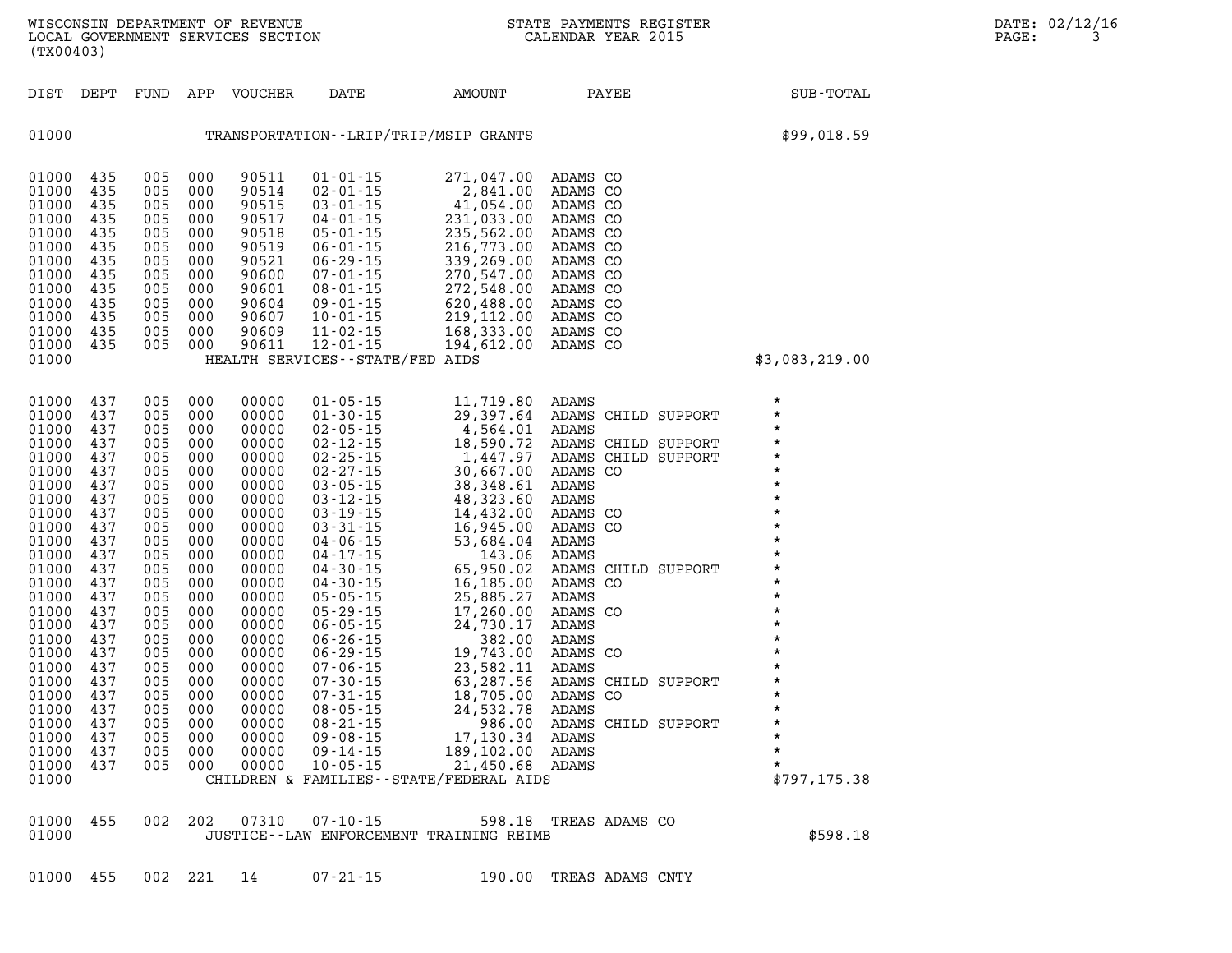| WISCONSIN DEPARTMENT OF REVENUE   | STATE PAYMENTS REGISTER |       | DATE: 02/12/16 |
|-----------------------------------|-------------------------|-------|----------------|
| LOCAL GOVERNMENT SERVICES SECTION | CALENDAR YEAR 2015      | PAGE: |                |

| (TX00403)                                                                         |                                               |                                                     |                               | LOCAL GOVERNMENT SERVICES SECTION                                    |                                           | CALENDAR YEAR 2015                                                                                                                                                           |                                             |                                                             | PAGE: | 4 |
|-----------------------------------------------------------------------------------|-----------------------------------------------|-----------------------------------------------------|-------------------------------|----------------------------------------------------------------------|-------------------------------------------|------------------------------------------------------------------------------------------------------------------------------------------------------------------------------|---------------------------------------------|-------------------------------------------------------------|-------|---|
|                                                                                   |                                               |                                                     |                               |                                                                      |                                           |                                                                                                                                                                              |                                             | DIST DEPT FUND APP VOUCHER DATE AMOUNT PAYEE PATE SUB-TOTAL |       |   |
|                                                                                   |                                               |                                                     |                               |                                                                      |                                           |                                                                                                                                                                              |                                             | \$190.00                                                    |       |   |
| 01000 455<br>01000<br>01000                                                       | 455                                           |                                                     | 002 231                       | 04780<br>002 231 07310                                               | JUSTICE -- LAW ENFORCEMENT TRAINING       | 03-05-15 6,880.00<br>07-10-15 340.85                                                                                                                                         | 6,880.00 TREAS ADAMS CNTY<br>TREAS ADAMS CO | \$7,220.85                                                  |       |   |
| 01000<br>01000                                                                    | 455                                           |                                                     |                               |                                                                      |                                           | 002 532 12 07-27-15 13,245.64 TREAS ADAMS CNTY<br>JUSTICE - - VICTIM/WITNESS ASSISTANCE SERV                                                                                 |                                             | \$13, 245.64                                                |       |   |
| 01000 455<br>01000                                                                |                                               |                                                     |                               |                                                                      | JUSTICE -- VICTIM/WITNESS SERVICES        | 002 539 03 03-09-15 12,967.44 TREAS ADAMS CNTY                                                                                                                               |                                             | \$12,967.44                                                 |       |   |
| 01000<br>01000 465<br>01000 465<br>01000                                          | 465                                           | 002 305<br>002 305                                  | 002 305                       |                                                                      |                                           | 00273 09-29-15 1,250.00 TREAS ADAMS CNTY<br>00751 03-06-15 1,250.00 TREAS ADAMS CNTY<br>01005 05-28-15 1,250.00 TREAS ADAMS CNTY<br>MILITARY AFFAIRS-EMER MGMT-DISASTER RECO |                                             | \$3,750.00                                                  |       |   |
| 01000                                                                             | 01000 465                                     |                                                     |                               | 002 337 01318                                                        |                                           | 06-24-15 3,193.00 TREAS ADAMS CNTY<br>MILITARY AFFAIRS-EMERGENCY MGMT PLANNING                                                                                               |                                             | \$3,193.00                                                  |       |   |
| 01000<br>01000<br>01000<br>01000<br>01000<br>01000<br>01000<br>01000 465<br>01000 | 465<br>465<br>465<br>465<br>465<br>465<br>465 | 002 342<br>002 342<br>002 342<br>002 342<br>002 342 | 002 342<br>002 342<br>002 342 | 00009<br>00252<br>00273<br>00751<br>00882<br>01002<br>01005<br>01390 |                                           | MILITARY AFFAIRS-EMERGENCY MGMT-FED FUND                                                                                                                                     |                                             | \$64,278.24                                                 |       |   |
| 01000 465<br>01000 465<br>01000                                                   |                                               | 002 350<br>002 350                                  |                               | 00048<br>00612                                                       |                                           | 08-06-15 8,402.22<br>01-28-15 5,256.43<br>MILITARY AFFAIRS--HOMELAND SEC GRANT                                                                                               | TREAS ADAMS CNTY<br>TREAS ADAMS CNTY        | \$13,658.65                                                 |       |   |
| 01000 465<br>01000                                                                |                                               |                                                     | 072 364                       | 00965                                                                | $01 - 20 - 15$                            | MILITARY AFFAIRS-EMER MGMT-PLANNING AID                                                                                                                                      | 3,297.00 TREAS ADAMS CNTY                   | \$3,297.00                                                  |       |   |
| 01000<br>01000                                                                    | 485                                           |                                                     | 002 127                       | 06002                                                                | $06 - 12 - 15$<br>VETERANS AFFAIRS GRANTS |                                                                                                                                                                              | 1,000.00 TREAS ADAMS CO                     | \$1,000.00                                                  |       |   |
| 01000<br>01000                                                                    | 485                                           |                                                     | 082 267                       | 06002                                                                | $06 - 12 - 15$                            | VETERANS AFFAIRS -- GRANTS TO COUNTIES                                                                                                                                       | 4,500.00 TREAS ADAMS CO                     | \$4,500.00                                                  |       |   |
| 01000 485                                                                         |                                               |                                                     | 082 280                       | 02982                                                                | $01 - 02 - 15$                            |                                                                                                                                                                              | 1,073.35 TREAS ADAMS CNTY                   |                                                             |       |   |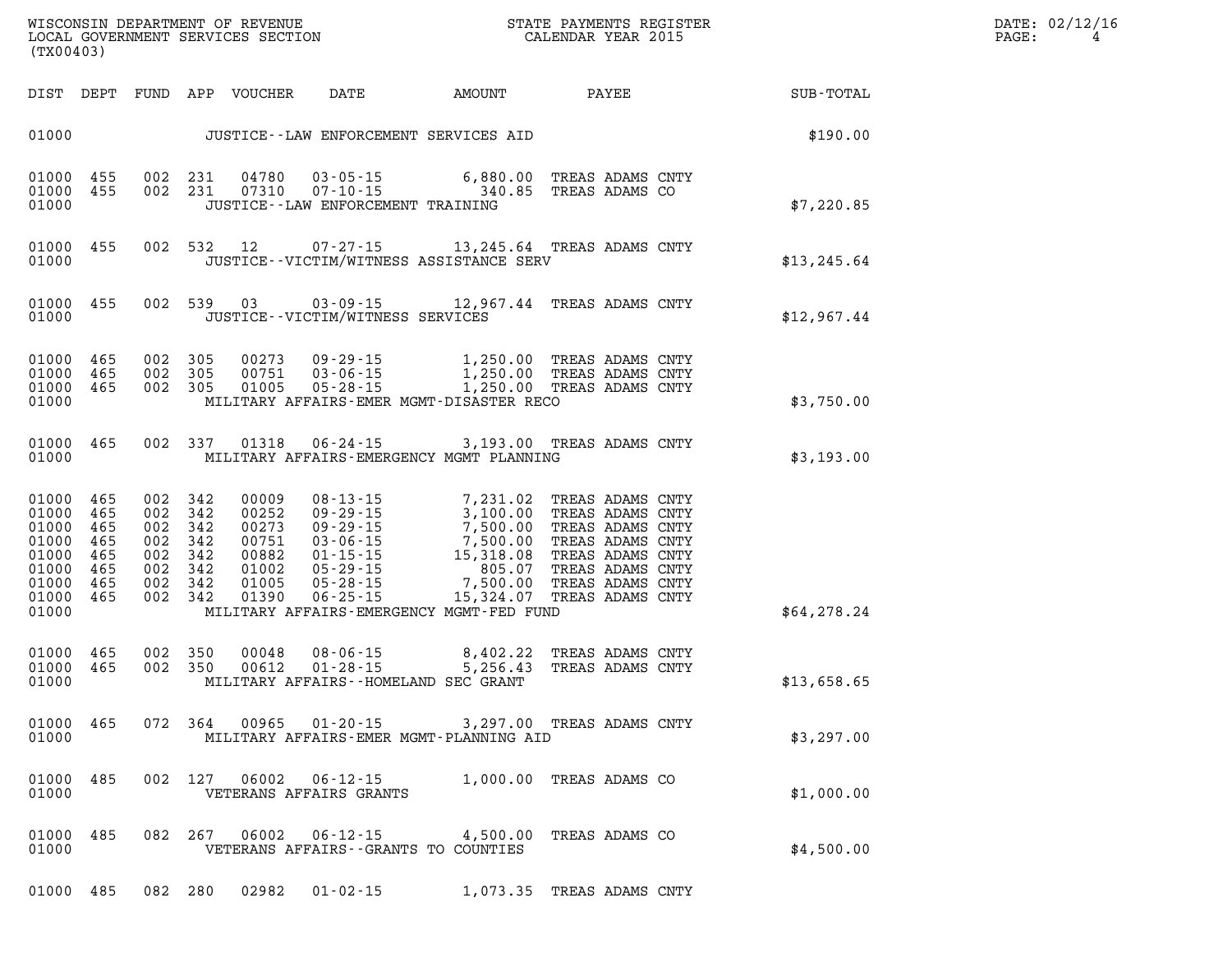| WISCONSIN DEPARTMENT OF REVENUE (STATE PAYMENTS REGISTER LOCAL GOVERNMENT SERVICES SECTION<br>(TX00403)                                                                                                                                                                                                                                                                                                                                                                                                                                                                                                                                                                                                                  |                                        |                                                                              |             | DATE: 02/12/16<br>PAGE:<br>5 |
|--------------------------------------------------------------------------------------------------------------------------------------------------------------------------------------------------------------------------------------------------------------------------------------------------------------------------------------------------------------------------------------------------------------------------------------------------------------------------------------------------------------------------------------------------------------------------------------------------------------------------------------------------------------------------------------------------------------------------|----------------------------------------|------------------------------------------------------------------------------|-------------|------------------------------|
| DIST DEPT FUND APP VOUCHER DATE AMOUNT PAYEE PAYEE SUB-TOTAL                                                                                                                                                                                                                                                                                                                                                                                                                                                                                                                                                                                                                                                             |                                        |                                                                              |             |                              |
| 01000    VETERANS AFFAIRS - - GRANTS                                                                                                                                                                                                                                                                                                                                                                                                                                                                                                                                                                                                                                                                                     |                                        |                                                                              | \$1,073.35  |                              |
| VETERANS AFFAIRS - GRANTS TO COUNTIES                                                                                                                                                                                                                                                                                                                                                                                                                                                                                                                                                                                                                                                                                    |                                        |                                                                              | \$4,500.00  |                              |
| 01000 505<br>01000 505<br>01000 505<br>01000<br>505<br>01000 505<br>01000<br>505<br>01000 505<br>01000 505<br>01000 505<br>01000<br>505<br>01000 505<br>01000 505<br>01000 505<br>01000 505<br>01000 505<br>01000 505<br>01000<br>DOA-HOUSING ASSISTANCE-FEDERAL FUNDS                                                                                                                                                                                                                                                                                                                                                                                                                                                   |                                        |                                                                              | \$46,964.34 |                              |
| 01000 505<br>035 371<br>01000 505<br>035 371<br>01000<br>035 371<br>- 505<br>01000 505<br>035 371<br>01000<br>035 371<br>- 505<br>01000 505<br>035 371<br>01000<br>035 371<br>- 505<br>01000 505<br>035 371<br>01000<br>035 371<br>- 505<br>01000 505<br>035 371<br>01000 505<br>035 371<br>01000 505<br>035 371<br>01000 505<br>035 371<br>035 371<br>01000 505<br>035 371<br>01000 505<br>01000 505<br>035 371 60795 06-09-15 630.00 TREAS ADAMS CNTY<br>505<br>01000<br>035 371<br>60795<br>$06 - 09 - 15$<br>505<br>035 371<br>$06 - 09 - 15$<br>01000<br>60795<br>01000<br>371<br>60834<br>$06 - 24 - 15$<br>505<br>035<br>01000<br>$06 - 24 - 15$<br>505<br>035 371<br>60834<br>01000<br>DOA--PUBLIC BENEFITS FUND | 9.73<br>1,092.00<br>940.81<br>1,560.20 | TREAS ADAMS CNTY<br>TREAS ADAMS CNTY<br>TREAS ADAMS CNTY<br>TREAS ADAMS CNTY | \$29,346.71 |                              |
| $06 - 22 - 15$<br>01000<br>505<br>089 166<br>09088<br>01000<br>DOA--LAND INFORMATION FUND                                                                                                                                                                                                                                                                                                                                                                                                                                                                                                                                                                                                                                |                                        | 53,448.00 TREAS ADAMS CNTY                                                   | \$53,448.00 |                              |
| 01000 835<br>42919<br>$07 - 27 - 15$<br>002 105                                                                                                                                                                                                                                                                                                                                                                                                                                                                                                                                                                                                                                                                          |                                        | 15,587.80 TREAS ADAMS CNTY                                                   |             |                              |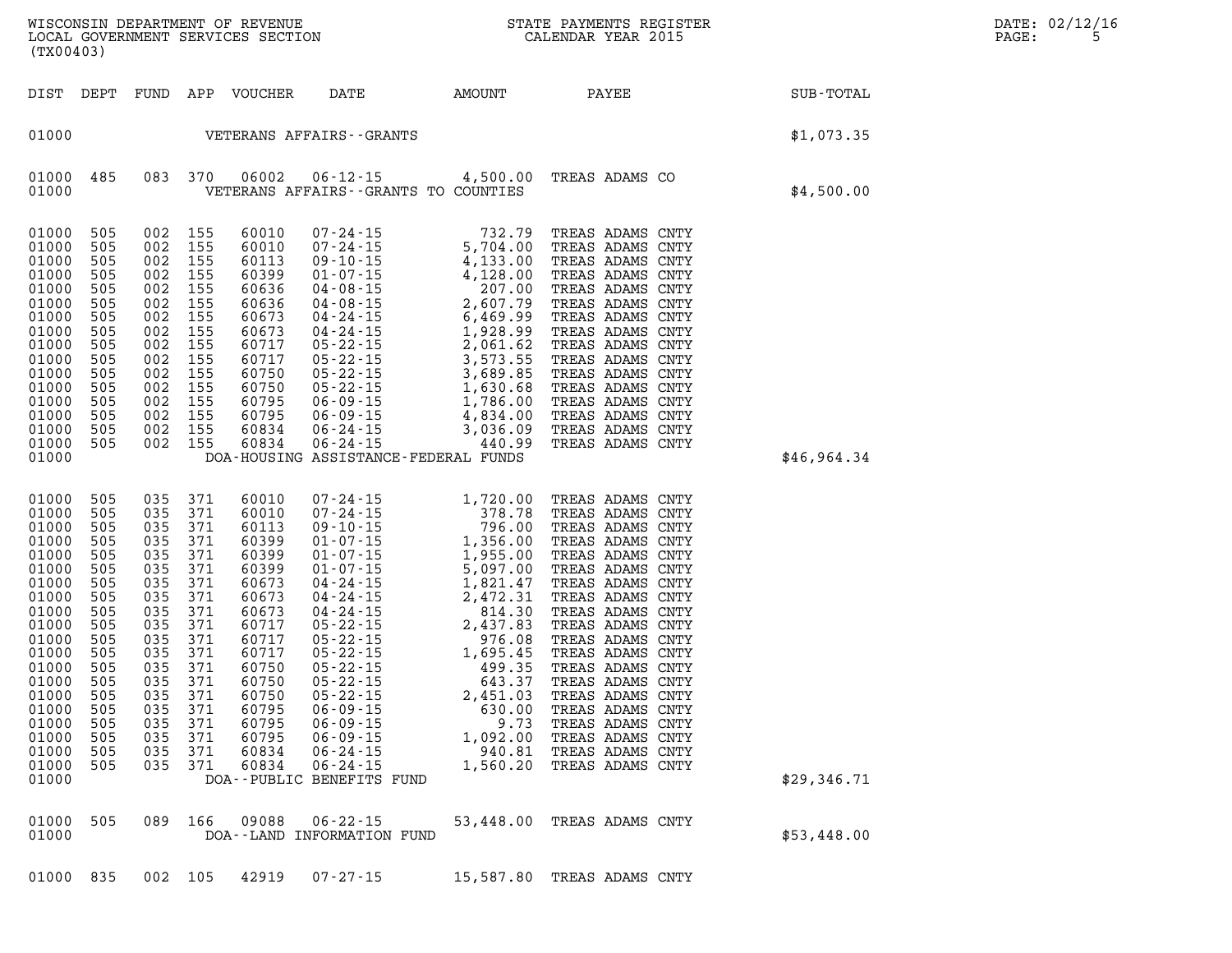| WISCONSIN DEPARTMENT OF REVENUE<br>LOCAL GOVERNMENT SERVICES SECTION<br>(TX00403) |            |            |            |                |                                                |                                                                                                                              | STATE PAYMENTS REGISTER<br>CALENDAR YEAR 2015 | PAGE:           | DATE: 02/12/16<br>6 |  |
|-----------------------------------------------------------------------------------|------------|------------|------------|----------------|------------------------------------------------|------------------------------------------------------------------------------------------------------------------------------|-----------------------------------------------|-----------------|---------------------|--|
| DIST                                                                              | DEPT       | FUND       | APP        | VOUCHER        | DATE                                           | AMOUNT                                                                                                                       | PAYEE                                         | SUB-TOTAL       |                     |  |
| 01000                                                                             |            |            |            |                | REVENUE--STATE SHARED REVENUES                 |                                                                                                                              |                                               | \$15,587.80     |                     |  |
| 01000<br>01000                                                                    | 835        | 002        | 109        | 01001          | 07-27-15<br>REVENUE--EXEMPT COMPUTER AID       | 16,507.00 TREAS ADAMS CNTY                                                                                                   |                                               | \$16,507.00     |                     |  |
| 01000<br>01000<br>01000                                                           | 835<br>835 | 002<br>002 | 302<br>302 | 10001<br>11001 |                                                | 07-27-15 3,737,007.18 TREAS ADAMS CNTY<br>07-27-15 1,268,474.35 TREAS ADAMS CNTY<br>REVENUE-FIRST DOLLAR/SCHOOL LEVY CREDITS |                                               | \$5,005,481.53  |                     |  |
| 01000<br>01000                                                                    | 835        | 021        | 363        | 37140          | $03 - 23 - 15$<br>REVENUE - - LOTTERY CREDIT - | 705,068.90                                                                                                                   | TREAS ADAMS CNTY                              | \$705,068.90    |                     |  |
| 01000                                                                             |            |            |            |                | DISTRICT TOTAL APPROPRIATIONS                  |                                                                                                                              |                                               | \$12,058,867.83 |                     |  |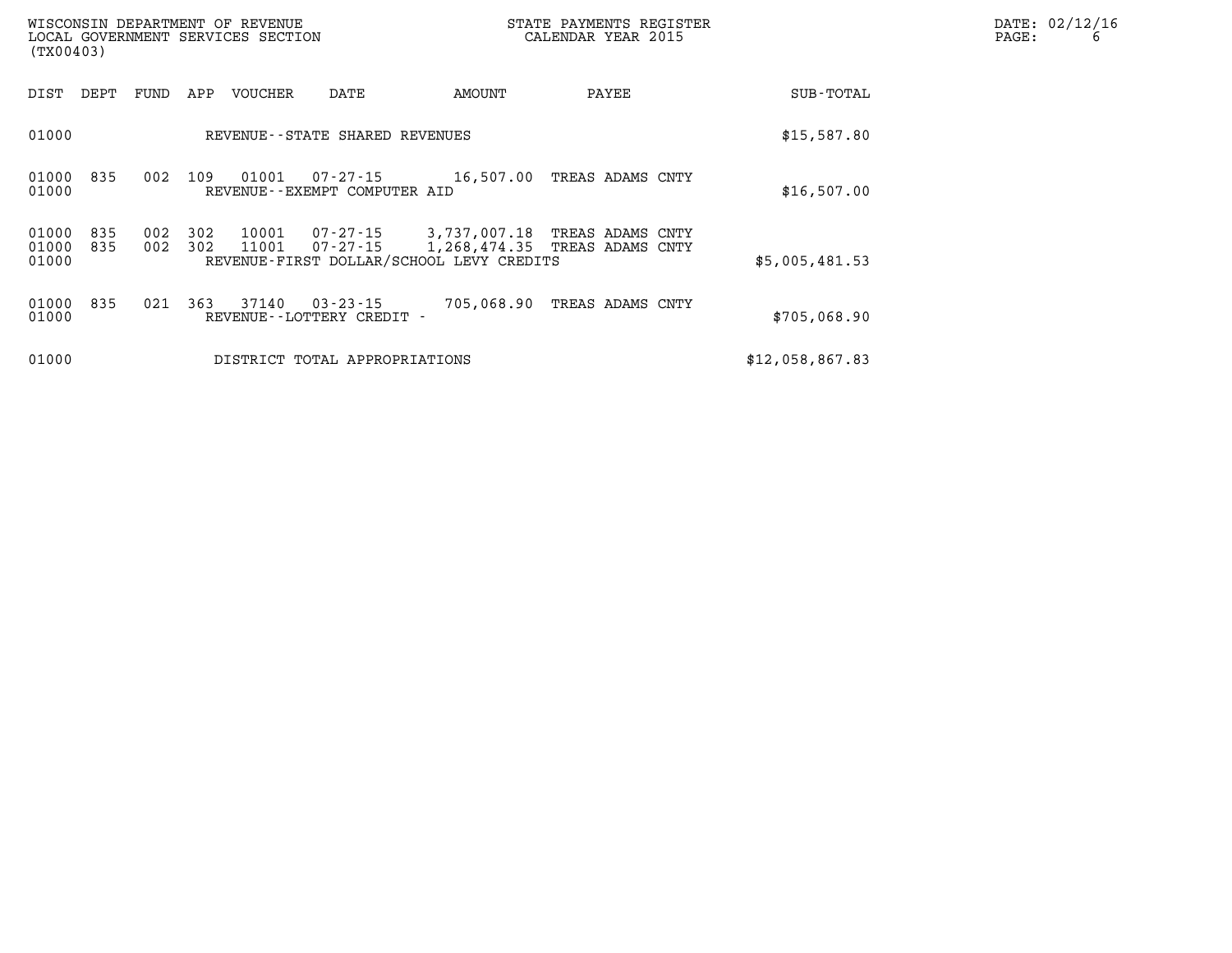| (TX00403)                                         |              |                    |                    | WISCONSIN DEPARTMENT OF REVENUE<br>LOCAL GOVERNMENT SERVICES SECTION |                                          |                                                                                                                                                                                                                | STATE PAYMENTS REGISTER<br>CALENDAR YEAR 2015  |              | DATE: 02/12/16<br>$\mathtt{PAGE}$ :<br>7 |
|---------------------------------------------------|--------------|--------------------|--------------------|----------------------------------------------------------------------|------------------------------------------|----------------------------------------------------------------------------------------------------------------------------------------------------------------------------------------------------------------|------------------------------------------------|--------------|------------------------------------------|
|                                                   |              |                    |                    | DIST DEPT FUND APP VOUCHER                                           | DATE                                     | AMOUNT                                                                                                                                                                                                         | <b>PAYEE</b>                                   | SUB-TOTAL    |                                          |
| 01002 165<br>01002                                |              |                    |                    |                                                                      |                                          | SAFETY/PROF SERV--FIRE INSURANCE DUES                                                                                                                                                                          | 002 225 00001 06-25-15 3,746.56 TREAS TN ADAMS | \$3,746.56   |                                          |
| 01002                                             | 01002 370    |                    | 000 001            |                                                                      |                                          | NAT RESOURCES-SEVERANCE/YIELD/WITHDRAWAL                                                                                                                                                                       | 01DNR  04-09-15  23,435.70 TREAS TOWN ADAMS    | \$23,435.70  |                                          |
| 01002 370                                         |              |                    | 002 503            | 17272                                                                |                                          |                                                                                                                                                                                                                | 01-12-15 48,177.17 TREAS TN ADAMS              |              |                                          |
| 01002                                             |              |                    |                    |                                                                      |                                          | NAT RESOURCES--AIDS IN LIEU OF TAXES                                                                                                                                                                           | 1899.04 TOWN SHARE                             | \$48, 177.17 |                                          |
| 01002                                             | 01002 370    |                    |                    |                                                                      |                                          | NAT RESOURCES - - FOREST CROP/MFL/CO FOREST                                                                                                                                                                    | 012 571 38476 06-02-15 1,651.88 TREAS TN ADAMS | \$1,651.88   |                                          |
| 01002                                             | 01002 370    |                    |                    | 012 579 19954                                                        | $04 - 03 - 15$                           | NAT RESOURCES--AIDS IN LIEU OF TAXES                                                                                                                                                                           | 49.58 TREAS TN ADAMS                           | \$49.58      |                                          |
| 01002 395<br>01002<br>01002<br>01002 395<br>01002 | 395<br>- 395 | 011 191<br>011 191 | 011 191<br>011 191 | 38001                                                                |                                          | 01-05-15 31,912.48 TOWN OF ADAMS<br>46001 04-06-15 31,912.48 TOWN OF ADAMS<br>54001 07-06-15 31,912.48 TOWN OF ADAMS<br>66001 10-05-15 31,912.50 TOWN OF ADAMS<br>TRANSPORTATION - - GENERAL TRANSP AIDS - GTA |                                                | \$127,649.94 |                                          |
| 01002 395<br>01002 395<br>01002                   |              | 011 278<br>011 278 |                    |                                                                      |                                          | TRANSPORTATION - - LRIP/TRIP/MSIP GRANTS                                                                                                                                                                       |                                                | \$45,330.06  |                                          |
| 01002 835<br>01002                                |              | 002 105            |                    |                                                                      | REVENUE - - STATE SHARED REVENUES        |                                                                                                                                                                                                                | 42900  07-27-15  4,651.00 TREAS TN ADAMS       | \$4,651.00   |                                          |
| 01002                                             | 01002 835    |                    | 002 109            | 02001                                                                | 07-27-15<br>REVENUE--EXEMPT COMPUTER AID |                                                                                                                                                                                                                | 68.00 TREAS TN ADAMS                           | \$68.00      |                                          |
| 01002                                             |              |                    |                    |                                                                      | DISTRICT TOTAL APPROPRIATIONS            |                                                                                                                                                                                                                |                                                | \$254,759.89 |                                          |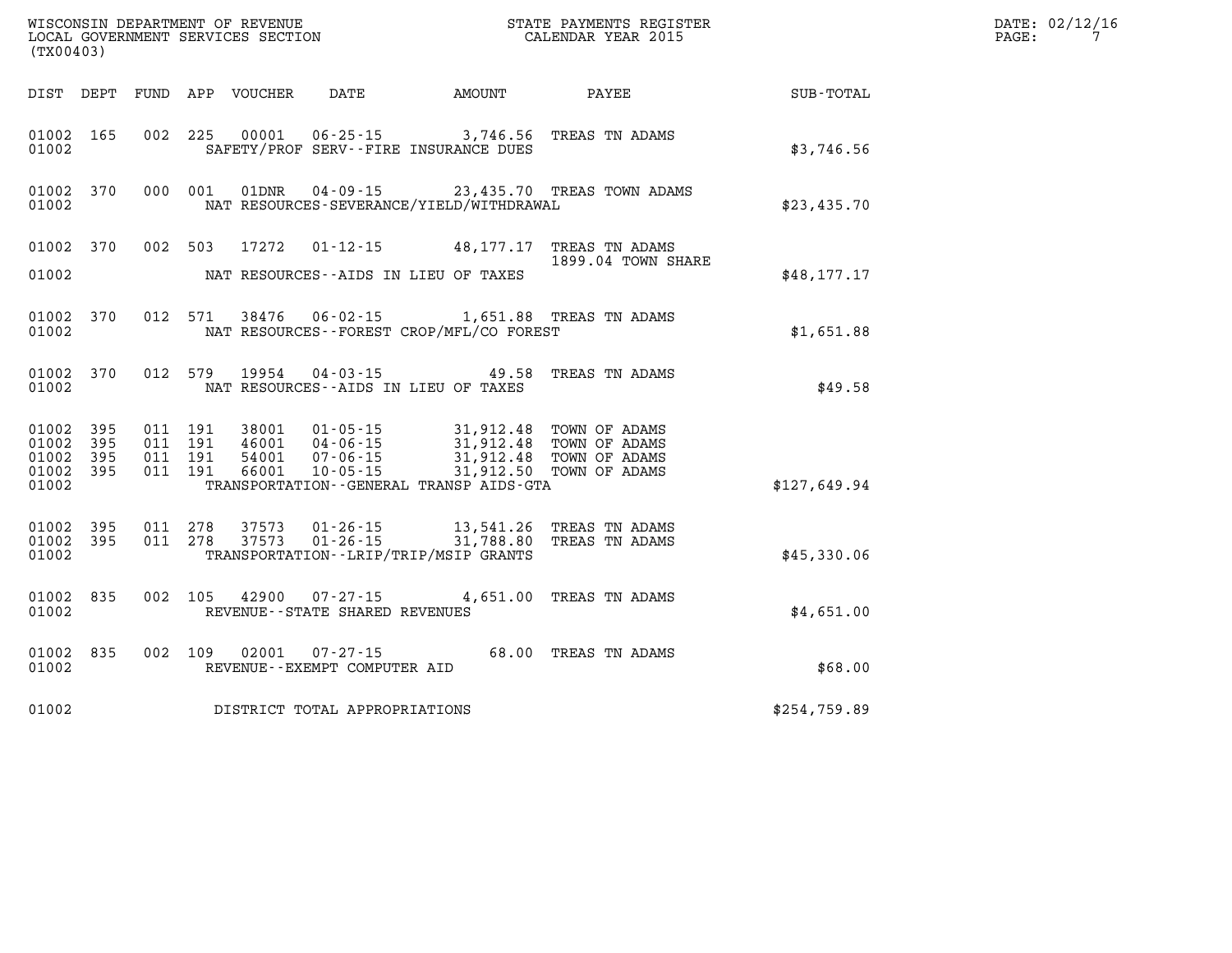|       | DATE: 02/12/16 |
|-------|----------------|
| PAGE: | 8              |

| WISCONSIN DEPARTMENT OF REVENUE<br>(TX00403)                                        | LOCAL GOVERNMENT SERVICES SECTION                                                                                                                                          | STATE PAYMENTS REGISTER<br>CALENDAR YEAR 2015 |                                                                                                                         |              |  |
|-------------------------------------------------------------------------------------|----------------------------------------------------------------------------------------------------------------------------------------------------------------------------|-----------------------------------------------|-------------------------------------------------------------------------------------------------------------------------|--------------|--|
| DIST DEPT<br>FUND                                                                   | APP VOUCHER DATE                                                                                                                                                           | <b>AMOUNT</b>                                 | <b>PAYEE</b>                                                                                                            | SUB-TOTAL    |  |
| 01004<br>165<br>01004                                                               | 002 225<br>00002<br>SAFETY/PROF SERV--FIRE INSURANCE DUES                                                                                                                  |                                               | 06-25-15 2,205.85 TREAS TN BIG FLATS                                                                                    | \$2, 205.85  |  |
| 370<br>000<br>01004<br>370<br>000<br>01004<br>01004                                 | 001<br>04 - 09 - 15<br>09 - 28 - 15<br>01DNR<br>001<br>05DNR<br>NAT RESOURCES-SEVERANCE/YIELD/WITHDRAWAL                                                                   |                                               | 7,029.78 TREAS TOWN BIG FLATS<br>233.59 TREAS TOWN BIG FLATS                                                            | \$7,263.37   |  |
| 002<br>01004<br>370<br>01004                                                        | 503<br>17273<br>NAT RESOURCES--AIDS IN LIEU OF TAXES                                                                                                                       |                                               | 01-12-15 4,939.35 TREAS TN BIG FLATS<br>528.15 TOWN SHARE                                                               | \$4,939.35   |  |
| 370<br>01004<br>01004                                                               | 012 571<br>38477   06-02-15   3,211.51   TREAS TN BIG FLATS<br>NAT RESOURCES - - FOREST CROP/MFL/CO FOREST                                                                 |                                               |                                                                                                                         | \$3,211.51   |  |
| 01004<br>395<br>395<br>01004<br>01004<br>395<br>011<br>01004<br>395<br>011<br>01004 | 011 191<br>38002<br>011 191<br>46002<br>$04 - 06 - 15$<br>191<br>$07 - 06 - 15$<br>54002<br>191<br>66002<br>$10 - 05 - 15$<br>TRANSPORTATION - - GENERAL TRANSP AIDS - GTA | 49,567.02                                     | 01-05-15 49,567.02 TOWN OF BIG FLATS<br>49,567.02 TOWN OF BIG FLATS<br>49,567.02 TOWN OF BIG FLATS<br>TOWN OF BIG FLATS | \$198,268.08 |  |
| 395<br>01004<br>01004                                                               | 011 278<br>59971<br>TRANSPORTATION - - LRIP/TRIP/MSIP GRANTS                                                                                                               | $09 - 14 - 15$ 60,972.20                      | TREAS TN BIG FLATS                                                                                                      | \$60,972.20  |  |
| 01004 835<br>002<br>01004                                                           | 105<br>42901<br>$07 - 27 - 15$<br>REVENUE - - STATE SHARED REVENUES                                                                                                        |                                               | 1,811.39 TREAS TN BIG FLATS                                                                                             | \$1,811.39   |  |
| 835<br>002<br>01004<br>01004                                                        | 109  02002  07-27-15<br>REVENUE--EXEMPT COMPUTER AID                                                                                                                       |                                               | 14.00 TREAS TN BIG FLATS                                                                                                | \$14.00      |  |
| 01004                                                                               | DISTRICT TOTAL APPROPRIATIONS                                                                                                                                              |                                               |                                                                                                                         | \$278,685.75 |  |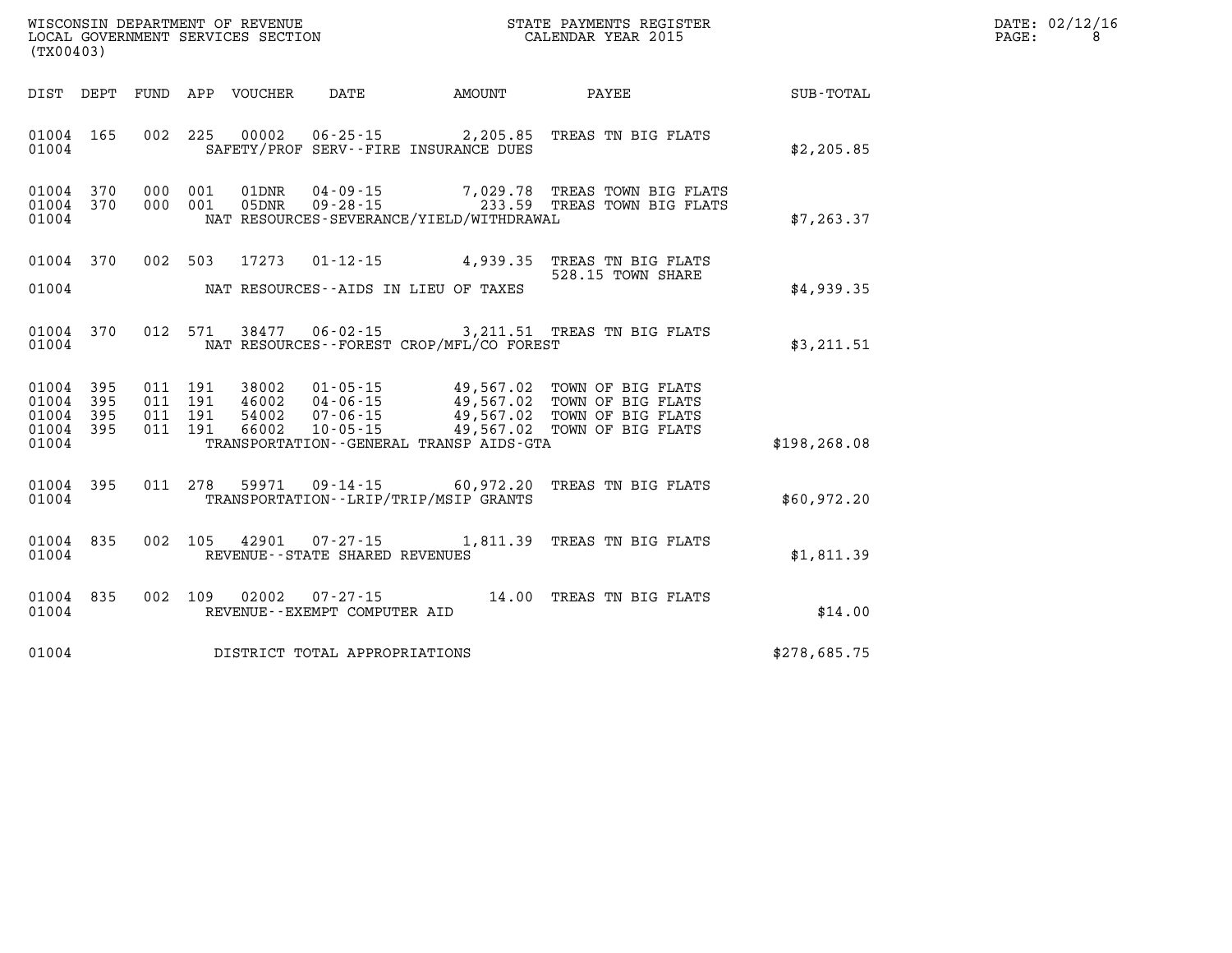| $\mathtt{DATE}$ : | 02/12/16 |
|-------------------|----------|
| PAGE:             |          |

| WISCONSIN DEPARTMENT OF REVENUE<br>LOCAL GOVERNMENT SERVICES SECTION<br>(TX00403) |                          |                          |                                                              |                                                                            |                                                                | STATE PAYMENTS REGISTER<br>CALENDAR YEAR 2015                            |                  |
|-----------------------------------------------------------------------------------|--------------------------|--------------------------|--------------------------------------------------------------|----------------------------------------------------------------------------|----------------------------------------------------------------|--------------------------------------------------------------------------|------------------|
| DIST                                                                              | DEPT                     | FUND                     | VOUCHER<br>APP                                               | DATE                                                                       | AMOUNT                                                         | PAYEE                                                                    | <b>SUB-TOTAL</b> |
| 01006<br>01006                                                                    | 165                      | 002                      | 225<br>00003                                                 | $06 - 25 - 15$                                                             | 1,310.03<br>SAFETY/PROF SERV--FIRE INSURANCE DUES              | TREAS TN COLBURN                                                         | \$1,310.03       |
| 01006<br>01006<br>01006                                                           | 370<br>370               | 000<br>000               | 001<br>01DNR<br>001<br>$04$ DNR                              | $04 - 09 - 15$<br>$06 - 03 - 15$                                           | 12,705.85<br>10.54<br>NAT RESOURCES-SEVERANCE/YIELD/WITHDRAWAL | TREAS TOWN COLBURN<br>TREAS TOWN COLBURN                                 | \$12,716.39      |
| 01006                                                                             | 370                      | 002                      | 17274<br>503                                                 | $01 - 12 - 15$                                                             | 970.39                                                         | TREAS TN COLBURN<br>89.19 TOWN SHARE                                     |                  |
| 01006                                                                             |                          |                          |                                                              |                                                                            | NAT RESOURCES -- AIDS IN LIEU OF TAXES                         |                                                                          | \$970.39         |
| 01006<br>01006                                                                    | 370                      | 012                      | 38478<br>571                                                 | $06 - 02 - 15$                                                             | 673.42<br>NAT RESOURCES - - FOREST CROP/MFL/CO FOREST          | TREAS TN COLBURN                                                         | \$673.42         |
| 01006<br>01006<br>01006                                                           | 370<br>370               | 012<br>012               | 579<br>19955<br>579<br>19955                                 | $04 - 03 - 15$<br>$04 - 03 - 15$<br>NAT RESOURCES -- AIDS IN LIEU OF TAXES | 4,267.12<br>70.16                                              | TREAS TN COLBURN<br>TREAS TN COLBURN                                     | \$4,337.28       |
| 01006<br>01006<br>01006<br>01006                                                  | 395<br>395<br>395<br>395 | 011<br>011<br>011<br>011 | 191<br>38003<br>191<br>46003<br>191<br>54003<br>191<br>66003 | $01 - 05 - 15$<br>$04 - 06 - 15$<br>$07 - 06 - 15$<br>$10 - 05 - 15$       | 22,240.20<br>22,240.20<br>22,240.20<br>22,240.20               | TOWN OF COLBURN<br>TOWN OF COLBURN<br>TOWN OF COLBURN<br>TOWN OF COLBURN |                  |
| 01006                                                                             |                          |                          |                                                              |                                                                            | TRANSPORTATION--GENERAL TRANSP AIDS-GTA                        |                                                                          | \$88,960.80      |
| 01006<br>01006                                                                    | 835                      | 002                      | 105<br>42902                                                 | 07-27-15<br>REVENUE - - STATE SHARED REVENUES                              | 885.72                                                         | TREAS TN COLBURN                                                         | \$885.72         |
| 01006<br>01006                                                                    | 835                      | 002                      | 02003<br>109                                                 | $07 - 27 - 15$<br>REVENUE--EXEMPT COMPUTER AID                             | 232.00                                                         | TREAS TN COLBURN                                                         | \$232.00         |
| 01006                                                                             |                          |                          |                                                              | DISTRICT TOTAL APPROPRIATIONS                                              |                                                                |                                                                          | \$110,086.03     |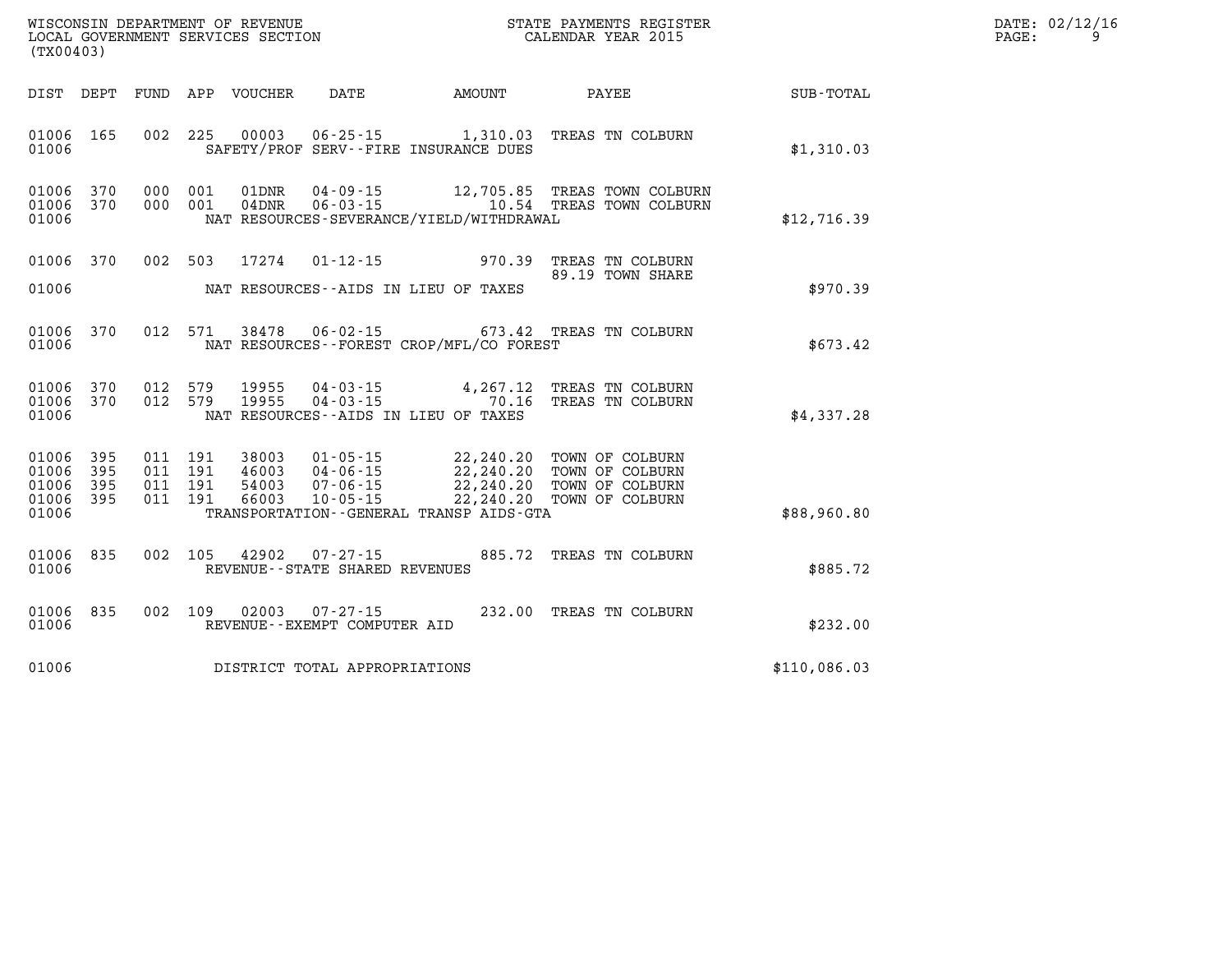| WISCONSIN DEPARTMENT OF REVENUE   | STATE PAYMENTS REGISTER | DATE: | : 02/12/16 |
|-----------------------------------|-------------------------|-------|------------|
| LOCAL GOVERNMENT SERVICES SECTION | CALENDAR YEAR 2015      | PAGE. |            |

|                                                       | LOCAL GOVERNMENT SERVICES SECTION<br>(TX00403) |  |  |  |                                |                                          | CALENDAR YEAR 2015                                                                                                                                                                                                               |               | PAGE: | 10 |
|-------------------------------------------------------|------------------------------------------------|--|--|--|--------------------------------|------------------------------------------|----------------------------------------------------------------------------------------------------------------------------------------------------------------------------------------------------------------------------------|---------------|-------|----|
|                                                       |                                                |  |  |  |                                |                                          | DIST DEPT FUND APP VOUCHER DATE AMOUNT PAYEE SUB-TOTAL                                                                                                                                                                           |               |       |    |
| 01008 165<br>01008                                    |                                                |  |  |  |                                | SAFETY/PROF SERV--FIRE INSURANCE DUES    | 002 225 00004 06-25-15 4,886.87 TREAS TN DELL PRAIRIE                                                                                                                                                                            | \$4,886.87    |       |    |
| 01008 370<br>01008 370<br>01008                       |                                                |  |  |  |                                | NAT RESOURCES-SEVERANCE/YIELD/WITHDRAWAL | 000 001 01DNR 04-09-15 18.48 TREAS TOWN DELL PRAIRIE<br>000 001 05DNR 09-28-15 1,672.85 TREAS TOWN DELL PRAIRIE                                                                                                                  | \$1,691.33    |       |    |
| 01008                                                 |                                                |  |  |  |                                | NAT RESOURCES--AIDS IN LIEU OF TAXES     | 01008 370 002 503 17939 01-30-15 54,339.58 TREAS TN DELL PRAIRIE<br>3075.57 TOWN SHARE                                                                                                                                           | \$54,339.58   |       |    |
| 01008                                                 | 01008 370                                      |  |  |  |                                | NAT RESOURCES--FOREST CROP/MFL/CO FOREST | 012 571 38479 06-02-15 533.63 TREAS TN DELL PRAIRIE                                                                                                                                                                              | \$533.63      |       |    |
| 01008 395<br>01008<br>01008 395<br>01008 395<br>01008 | 395                                            |  |  |  |                                | TRANSPORTATION--GENERAL TRANSP AIDS-GTA  | 011 191 38004 01-05-15 27,629.59 TOWN OF DELL PRAIRIE<br>011 191 46004 04-06-15 27,629.59 TOWN OF DELL PRAIRIE<br>011 191 54004 07-06-15 27,629.59 TOWN OF DELL PRAIRIE<br>011 191 66004 10-05-15 27,629.61 TOWN OF DELL PRAIRIE | \$110,518.38  |       |    |
| 01008 395<br>01008                                    |                                                |  |  |  |                                | TRANSPORTATION - - LRIP/TRIP/MSIP GRANTS | 011  278  64884  11-02-15  43,651.96  TREAS TN DELL PRAIRIE                                                                                                                                                                      | \$43,651.96   |       |    |
| 01008 835<br>01008                                    |                                                |  |  |  | REVENUE--STATE SHARED REVENUES |                                          | 002 105 42903 07-27-15 2,414.18 TREAS TN DELL PRAIRIE                                                                                                                                                                            | \$2,414.18    |       |    |
| 01008 835<br>01008                                    |                                                |  |  |  | REVENUE--EXEMPT COMPUTER AID   |                                          | 002 109 02004 07-27-15 21.00 TREAS TN DELL PRAIRIE                                                                                                                                                                               | \$21.00       |       |    |
| 01008                                                 |                                                |  |  |  | REVENUE--LOTTERY CREDIT -      |                                          | 01008 835 021 363 35485 03-23-15 3,181.61 TREAS TN DELL PRAIRIE                                                                                                                                                                  | \$3,181.61    |       |    |
| 01008                                                 |                                                |  |  |  | DISTRICT TOTAL APPROPRIATIONS  |                                          |                                                                                                                                                                                                                                  | \$221, 238.54 |       |    |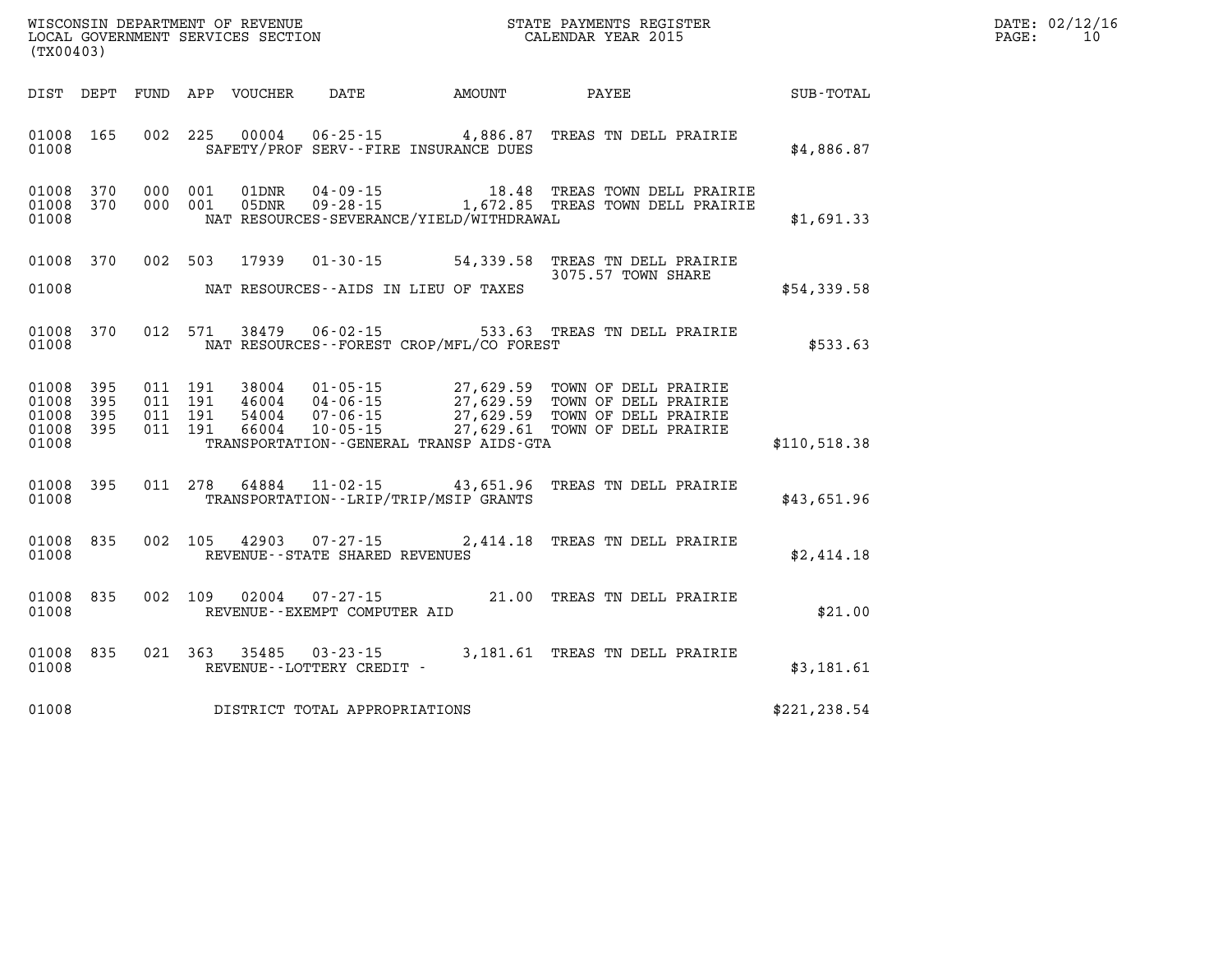| DATE: | 02/12/16 |
|-------|----------|
| PAGE: | 11       |

| WISCONSIN DEPARTMENT OF REVENUE<br>LOCAL GOVERNMENT SERVICES SECTION<br>CALENDAR YEAR 2015<br>(TX00403) |     |  |                               |                                 |                                     |                                             | STATE PAYMENTS REGISTER                                                                                                                          |              | DATE: 02/12/1<br>11<br>PAGE: |
|---------------------------------------------------------------------------------------------------------|-----|--|-------------------------------|---------------------------------|-------------------------------------|---------------------------------------------|--------------------------------------------------------------------------------------------------------------------------------------------------|--------------|------------------------------|
|                                                                                                         |     |  |                               |                                 |                                     |                                             |                                                                                                                                                  |              |                              |
| 01010 165<br>01010                                                                                      |     |  |                               |                                 |                                     | SAFETY/PROF SERV--FIRE INSURANCE DUES       | 002 225 00005 06-25-15 2,409.21 TREAS TN EASTON                                                                                                  | \$2,409.21   |                              |
| 01010<br>01010 370<br>01010                                                                             | 370 |  |                               |                                 |                                     | NAT RESOURCES-SEVERANCE/YIELD/WITHDRAWAL    |                                                                                                                                                  | \$1,344.51   |                              |
| 01010 370                                                                                               |     |  |                               |                                 |                                     |                                             | 684.57 TOWN SHARE                                                                                                                                |              |                              |
| 01010                                                                                                   |     |  |                               |                                 |                                     | NAT RESOURCES--AIDS IN LIEU OF TAXES        |                                                                                                                                                  | \$12,589.64  |                              |
| 01010 370<br>01010                                                                                      |     |  |                               |                                 |                                     | NAT RESOURCES - - FOREST CROP/MFL/CO FOREST | 012 571 38480 06-02-15 682.54 TREAS TN EASTON                                                                                                    | \$682.54     |                              |
| 01010 370<br>01010 370<br>01010                                                                         |     |  | 012 579                       | 19956<br>012 579 19956          |                                     | NAT RESOURCES--AIDS IN LIEU OF TAXES        | 04-03-15<br>04-03-15<br>04-03-15<br>17.17<br>TREAS TN EASTON                                                                                     | \$26.11      |                              |
| 01010 395<br>01010<br>01010 395<br>01010 395<br>01010                                                   | 395 |  | 011 191<br>011 191<br>011 191 | 011 191 38005<br>46005<br>54005 | 66005 10-05-15                      | TRANSPORTATION--GENERAL TRANSP AIDS-GTA     | 01-05-15 38,023.68 TOWN OF EASTON<br>04-06-15 38,023.68 TOWN OF EASTON<br>07-06-15 38,023.68 TOWN OF EASTON<br>10-05-15 38,023.71 TOWN OF EASTON | \$152,094.75 |                              |
| 01010 835<br>01010                                                                                      |     |  |                               |                                 | REVENUE--STATE SHARED REVENUES      |                                             | 002 105 42904 07-27-15 2,345.03 TREAS TN EASTON                                                                                                  | \$2,345.03   |                              |
| 01010<br>01010                                                                                          | 835 |  |                               | 002 109 02005                   | REVENUE--EXEMPT COMPUTER AID        |                                             | $07 - 27 - 15$ 2.00 TREAS TN EASTON                                                                                                              | \$2.00       |                              |
| 01010<br>01010                                                                                          | 835 |  |                               | 021 363 35486                   | REVENUE--LOTTERY CREDIT -           |                                             | 03-23-15 2,693.70 TREAS TN EASTON                                                                                                                | \$2,693.70   |                              |
|                                                                                                         |     |  |                               |                                 | 01010 DISTRICT TOTAL APPROPRIATIONS |                                             |                                                                                                                                                  | \$174,187.49 |                              |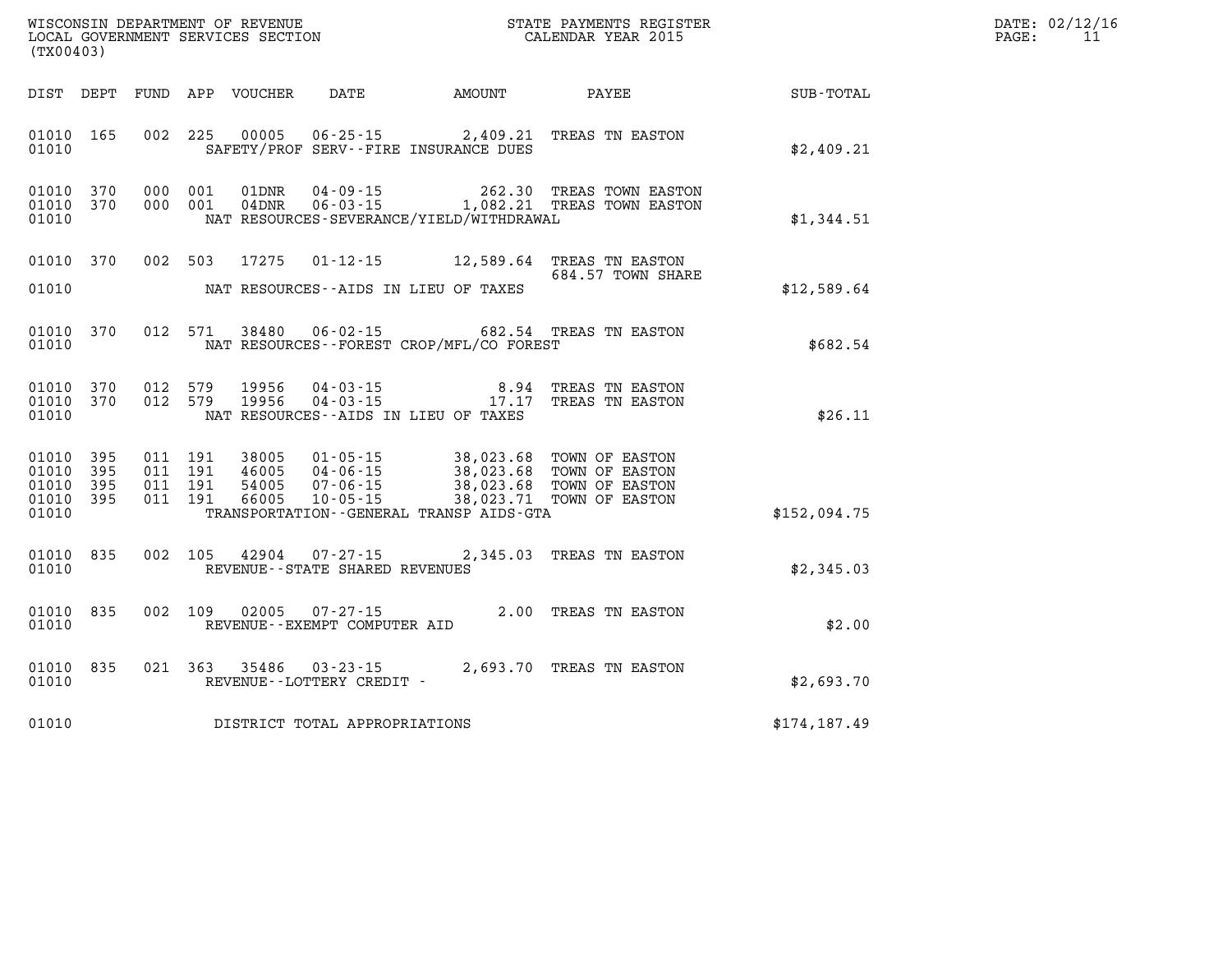| DATE: | 02/12/16 |
|-------|----------|
| PAGE: | 12       |

| DIST<br>DEPT<br>FUND                                                                              | APP<br><b>DATE</b><br><b>VOUCHER</b>                                                                                                                                            | AMOUNT<br>PAYEE                                                                                                              | SUB-TOTAL     |
|---------------------------------------------------------------------------------------------------|---------------------------------------------------------------------------------------------------------------------------------------------------------------------------------|------------------------------------------------------------------------------------------------------------------------------|---------------|
| 002<br>01012<br>165<br>01012                                                                      | 225<br>00006<br>$06 - 25 - 15$<br>SAFETY/PROF SERV--FIRE INSURANCE DUES                                                                                                         | 4,646.06<br>TREAS TN JACKSON                                                                                                 | \$4.646.06    |
| 01012<br>370<br>000<br>01012<br>370<br>000<br>370<br>000<br>01012<br>01012                        | 001<br>01DNR<br>$04 - 09 - 15$<br>001<br>$06 - 03 - 15$<br>04DNR<br>001<br>$09 - 28 - 15$<br>05DNR<br>NAT RESOURCES-SEVERANCE/YIELD/WITHDRAWAL                                  | 1,417.18<br>TREAS TOWN JACKSON<br>230.95<br>TREAS TOWN JACKSON<br>1,924.69<br>TREAS TOWN JACKSON                             | \$3,572.82    |
| 002<br>01012<br>370<br>01012                                                                      | 503<br>17276<br>$01 - 12 - 15$<br>NAT RESOURCES -- AIDS IN LIEU OF TAXES                                                                                                        | 1,245.60<br>TREAS TN JACKSON<br>70.30 TOWN SHARE                                                                             | \$1,245.60    |
| 012<br>370<br>01012<br>01012                                                                      | 571<br>38481<br>$06 - 02 - 15$<br>NAT RESOURCES - - FOREST CROP/MFL/CO FOREST                                                                                                   | 643.99<br>TREAS TN JACKSON                                                                                                   | \$643.99      |
| 01012<br>370<br>012<br>012<br>01012<br>370<br>01012                                               | 579<br>$04 - 03 - 15$<br>19957<br>579<br>19957<br>$04 - 03 - 15$<br>NAT RESOURCES -- AIDS IN LIEU OF TAXES                                                                      | 74.49<br>TREAS TN JACKSON<br>368.21<br>TREAS TN JACKSON                                                                      | \$442.70      |
| 01012<br>395<br>011<br>01012<br>395<br>011<br>01012<br>395<br>011<br>395<br>011<br>01012<br>01012 | 191<br>38006<br>$01 - 05 - 15$<br>191<br>46006<br>$04 - 06 - 15$<br>191<br>54006<br>$07 - 06 - 15$<br>191<br>66006<br>$10 - 05 - 15$<br>TRANSPORTATION--GENERAL TRANSP AIDS-GTA | 34,246.60<br>TOWN OF JACKSON<br>34,246.60<br>TOWN OF JACKSON<br>34,246.60<br>TOWN OF JACKSON<br>34,246.62<br>TOWN OF JACKSON | \$136,986.42  |
| 01012<br>835<br>002<br>01012                                                                      | 105<br>42905<br>$07 - 27 - 15$<br>REVENUE - - STATE SHARED REVENUES                                                                                                             | 1,638.48<br>TREAS TN JACKSON                                                                                                 | \$1,638.48    |
| 01012                                                                                             | DISTRICT TOTAL APPROPRIATIONS                                                                                                                                                   |                                                                                                                              | \$149, 176.07 |

WISCONSIN DEPARTMENT OF REVENUE **STATE PAYMENTS REGISTER**<br>LOCAL GOVERNMENT SERVICES SECTION

LOCAL GOVERNMENT SERVICES SECTION

**(TX00403)**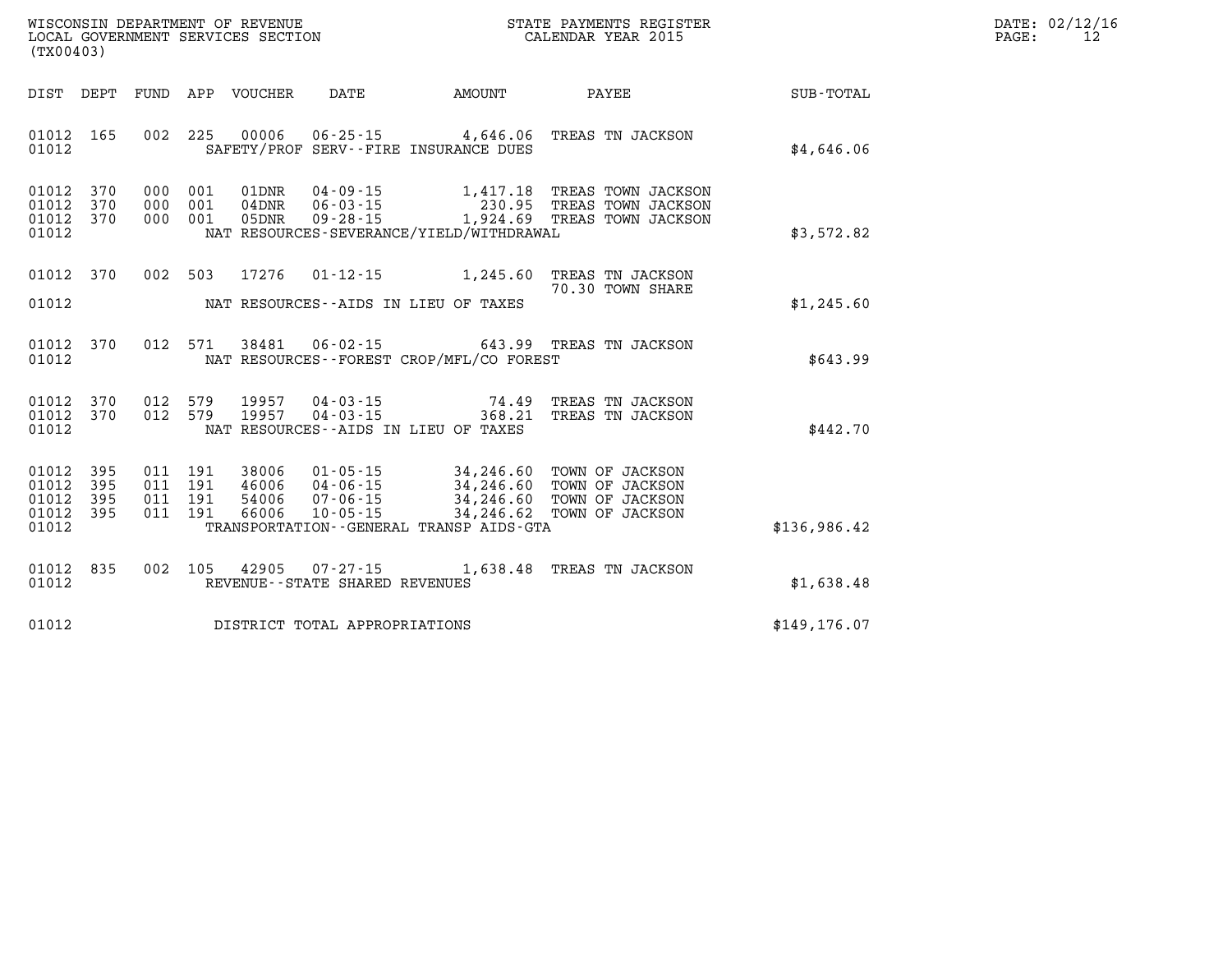| DATE: | 02/12/16 |
|-------|----------|
| PAGE: | 13       |

| WISCONSIN DEPARTMENT OF REVENUE<br>LOCAL GOVERNMENT SERVICES SECTION COLLENDAR YEAR 2015<br>(TX00403) |     |                    |                    |                                  |                                                |                                              | STATE PAYMENTS REGISTER                                                                                                                                                                                                                                                                                                                            |              | DATE: 02/12/1<br>PAGE:<br>13 |
|-------------------------------------------------------------------------------------------------------|-----|--------------------|--------------------|----------------------------------|------------------------------------------------|----------------------------------------------|----------------------------------------------------------------------------------------------------------------------------------------------------------------------------------------------------------------------------------------------------------------------------------------------------------------------------------------------------|--------------|------------------------------|
|                                                                                                       |     |                    |                    | DIST DEPT FUND APP VOUCHER       | <b>DATE</b>                                    |                                              | AMOUNT PAYEE                                                                                                                                                                                                                                                                                                                                       | SUB-TOTAL    |                              |
| 01014 165<br>01014                                                                                    |     |                    |                    |                                  |                                                | SAFETY/PROF SERV--FIRE INSURANCE DUES        | 002 225 00007 06-25-15 1,047.25 TREAS TN LEOLA                                                                                                                                                                                                                                                                                                     | \$1,047.25   |                              |
| 01014 370<br>01014 370<br>01014                                                                       |     |                    | 000 001            | 01DNR                            | $04 - 09 - 15$<br>000 001 05DNR 09-28-15       | NAT RESOURCES-SEVERANCE/YIELD/WITHDRAWAL     | 13,948.25 TREAS TOWN LEOLA<br>1,093.25 TREAS TOWN LEOLA                                                                                                                                                                                                                                                                                            | \$15,041.50  |                              |
| 01014 370<br>01014 370                                                                                |     |                    |                    | 002 503 17940                    |                                                |                                              | 002 503 17940 01-30-15 6,423.05 TREAS TN LEOLA<br>01-30-15 16,569.42 TREAS TN LEOLA<br>3494.70 TOWN SHARE                                                                                                                                                                                                                                          |              |                              |
| 01014                                                                                                 |     |                    |                    |                                  |                                                | NAT RESOURCES--AIDS IN LIEU OF TAXES         |                                                                                                                                                                                                                                                                                                                                                    | \$22,992.47  |                              |
| 01014 370<br>01014                                                                                    |     |                    |                    |                                  |                                                | NAT RESOURCES - - FOREST CROP/MFL/CO FOREST  | 012 571 38482 06-02-15 404.88 TREAS TN LEOLA                                                                                                                                                                                                                                                                                                       | \$404.88     |                              |
| 01014 370<br>01014 370<br>01014 370<br>01014 370<br>01014                                             |     | 012 579<br>012 579 | 012 579<br>012 579 | 19958<br>19958<br>19958<br>19958 |                                                | NAT RESOURCES -- AIDS IN LIEU OF TAXES       | 04-03-15<br>04-03-15<br>04-03-15<br>04-03-15<br>04-03-15<br>04-03-15<br>04-03-15<br>04-03-15<br>04-03-15<br>04-03-15<br>04-03-15<br>0255.45<br>0258.7<br>0258.7<br>0258.7<br>0258.7<br>0258.7<br>0258.7<br>0258.7<br>0258.0<br>0258.0<br>0258.0<br>0258.0<br>0258.0<br>0258.0<br>                                                                  | \$1,299.46   |                              |
| 01014 395<br>01014<br>01014 395<br>01014 395<br>01014                                                 | 395 |                    |                    |                                  |                                                | TRANSPORTATION - - GENERAL TRANSP AIDS - GTA | $\begin{array}{cccc} 011 & 191 & 38007 & 01\cdot 05\cdot 15 & 25,449.61 & \text{TOWN OF LEOLA} \\ 011 & 191 & 46007 & 04\cdot 06\cdot 15 & 25,449.61 & \text{TOWN OF LEOLA} \\ 011 & 191 & 54007 & 07\cdot 06\cdot 15 & 25,449.61 & \text{TOWN OF LEOLA} \\ 011 & 191 & 66007 & 10\cdot 05\cdot 15 & 25,449.63 & \text{TOWN OF LEOLA} \end{array}$ | \$101,798.46 |                              |
| 01014 835<br>01014                                                                                    |     |                    |                    |                                  | REVENUE - - STATE SHARED REVENUES              |                                              | 002 105 42906 07-27-15 1,333.42 TREAS TN LEOLA                                                                                                                                                                                                                                                                                                     | \$1,333.42   |                              |
| 01014 835<br>01014                                                                                    |     |                    |                    | 002 109 02006                    | $07 - 27 - 15$<br>REVENUE--EXEMPT COMPUTER AID |                                              | 2.00 TREAS TN LEOLA                                                                                                                                                                                                                                                                                                                                | \$2.00       |                              |
| 01014                                                                                                 |     |                    |                    |                                  | DISTRICT TOTAL APPROPRIATIONS                  |                                              |                                                                                                                                                                                                                                                                                                                                                    | \$143,919.44 |                              |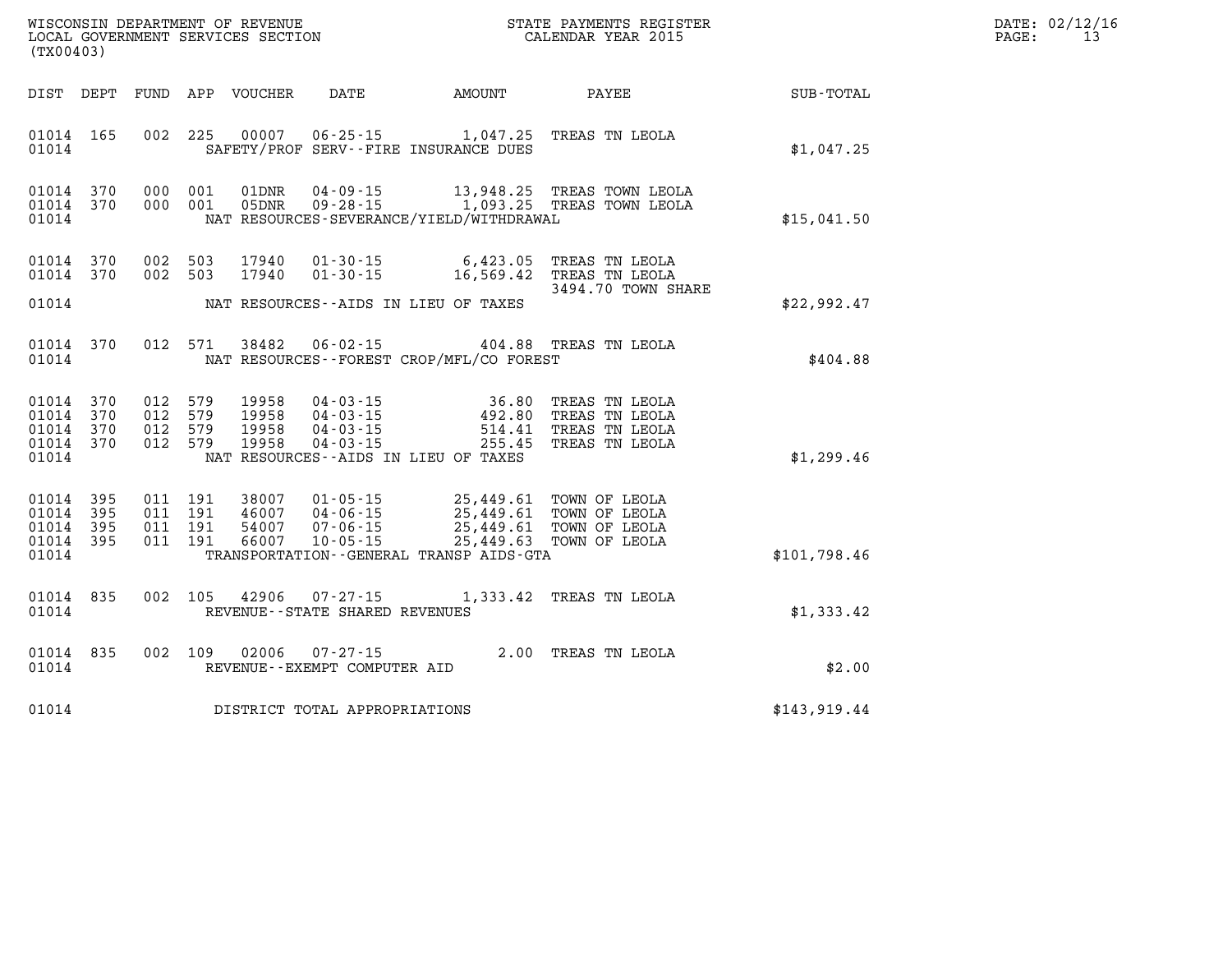| (TX00403)                                 | STATE PAYMENTS REGISTER<br>WISCONSIN DEPARTMENT OF REVENUE<br>LOCAL GOVERNMENT SERVICES SECTION<br>CALENDAR YEAR 2015 |                          |                          |                                  |                                                                |                                                                                             |                                                                          |                  |
|-------------------------------------------|-----------------------------------------------------------------------------------------------------------------------|--------------------------|--------------------------|----------------------------------|----------------------------------------------------------------|---------------------------------------------------------------------------------------------|--------------------------------------------------------------------------|------------------|
| DIST                                      | DEPT                                                                                                                  | FUND                     | APP                      | VOUCHER                          | <b>DATE</b>                                                    | AMOUNT                                                                                      | PAYEE                                                                    | <b>SUB-TOTAL</b> |
| 01016<br>01016                            | 165                                                                                                                   | 002                      | 225                      | 00008                            | $06 - 25 - 15$                                                 | 950.53<br>SAFETY/PROF SERV--FIRE INSURANCE DUES                                             | TREAS TN LINCOLN                                                         | \$950.53         |
| 01016<br>01016                            | 370                                                                                                                   | 000                      | 001                      | 01DNR                            |                                                                | NAT RESOURCES-SEVERANCE/YIELD/WITHDRAWAL                                                    | 04-09-15 1,221.70 TREAS TOWN LINCOLN                                     | \$1,221.70       |
| 01016<br>01016                            | 370                                                                                                                   | 012                      | 571                      | 38483                            |                                                                | NAT RESOURCES - - FOREST CROP/MFL/CO FOREST                                                 | 06-02-15 758.60 TREAS TN LINCOLN                                         | \$758.60         |
| 01016<br>01016<br>01016                   | 370<br>370                                                                                                            | 012<br>012               | 579<br>579               | 19959<br>19959                   | NAT RESOURCES--AIDS IN LIEU OF TAXES                           | $04 - 03 - 15$<br>$04 - 03 - 15$<br>$40.00$                                                 | TREAS TN LINCOLN<br>TREAS TN LINCOLN                                     | \$198.40         |
| 01016<br>01016<br>01016<br>01016<br>01016 | 395<br>395<br>395<br>395                                                                                              | 011<br>011<br>011<br>011 | 191<br>191<br>191<br>191 | 38008<br>46008<br>54008<br>66008 | $01 - 05 - 15$<br>$04 - 06 - 15$<br>07-06-15<br>$10 - 05 - 15$ | 23,473.67<br>23,473.67<br>23,473.67<br>23,473.67<br>TRANSPORTATION--GENERAL TRANSP AIDS-GTA | TOWN OF LINCOLN<br>TOWN OF LINCOLN<br>TOWN OF LINCOLN<br>TOWN OF LINCOLN |                  |
|                                           |                                                                                                                       |                          |                          |                                  |                                                                |                                                                                             |                                                                          | \$93,894.68      |
| 01016<br>01016                            | 835                                                                                                                   | 002                      | 105                      |                                  | REVENUE - - STATE SHARED REVENUES                              |                                                                                             | 42907 07-27-15 2,067.06 TREAS TN LINCOLN                                 | \$2,067.06       |
| 01016<br>01016                            | 835                                                                                                                   | 002                      | 109                      | 02007                            | $07 - 27 - 15$<br>REVENUE--EXEMPT COMPUTER AID                 | 1.00                                                                                        | TREAS TN LINCOLN                                                         | \$1.00           |
| 01016                                     |                                                                                                                       |                          |                          |                                  | DISTRICT TOTAL APPROPRIATIONS                                  |                                                                                             |                                                                          | \$99,091.97      |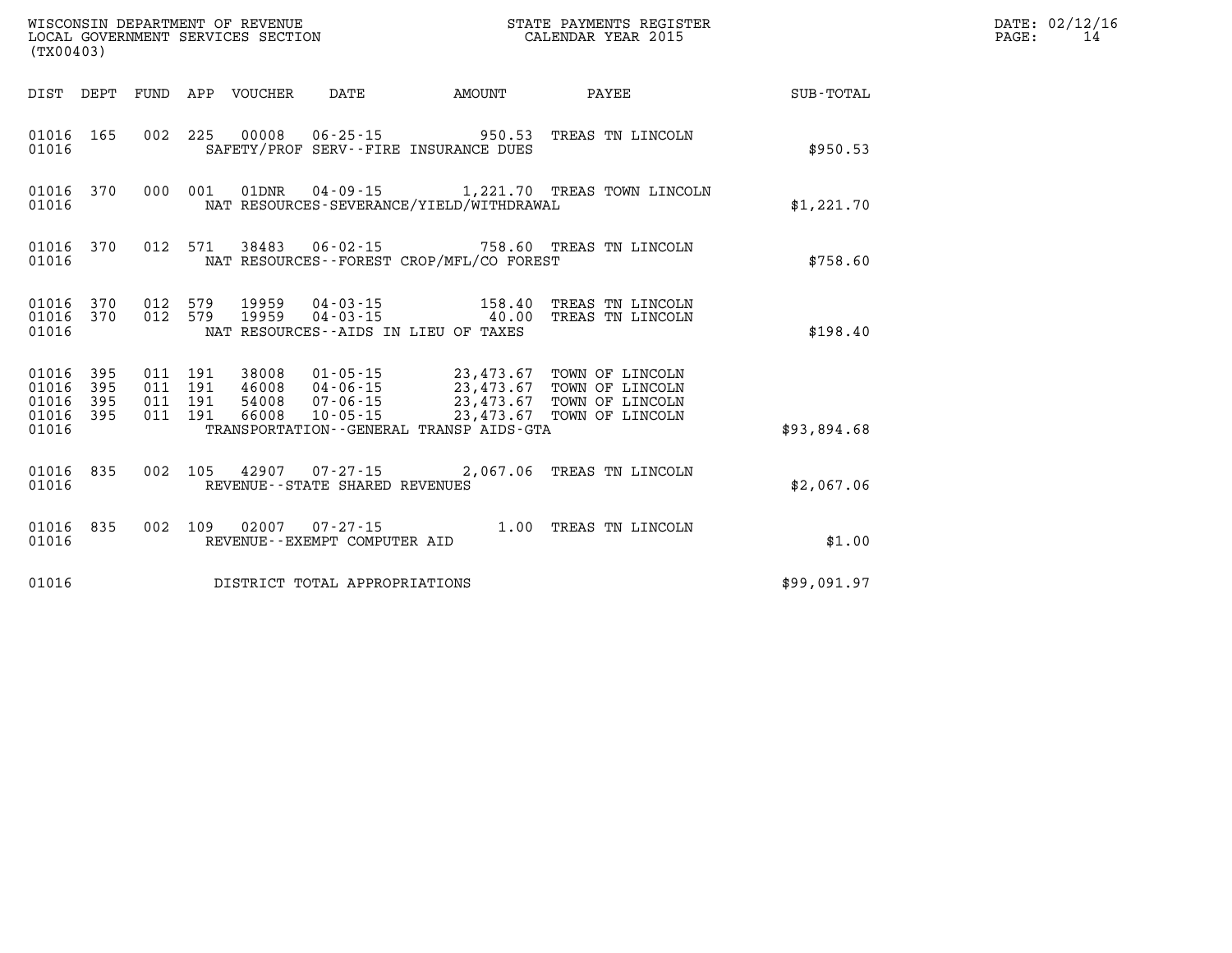| DATE: | 02/12/16 |
|-------|----------|
| PAGE: | 15       |

| (TX00403)                                                             |                          |                                                                                                                                                                                                                                                                                                             |                  |
|-----------------------------------------------------------------------|--------------------------|-------------------------------------------------------------------------------------------------------------------------------------------------------------------------------------------------------------------------------------------------------------------------------------------------------------|------------------|
| DIST<br>DEPT                                                          | FUND                     | AMOUNT<br>APP<br><b>VOUCHER</b><br><b>DATE</b><br>PAYEE                                                                                                                                                                                                                                                     | <b>SUB-TOTAL</b> |
| 165<br>01018<br>01018                                                 | 002                      | 225<br>00009<br>$06 - 25 - 15$<br>2,435.72<br>TREAS TN MONROE<br>SAFETY/PROF SERV--FIRE INSURANCE DUES                                                                                                                                                                                                      | \$2,435.72       |
| 01018<br>370<br>01018<br>370<br>370<br>01018<br>01018                 | 000<br>000<br>000        | 001<br>$04 - 09 - 15$<br>01DNR<br>127.91<br>TREAS TOWN MONROE<br>001<br>$04$ DNR<br>$06 - 03 - 15$<br>1,055.43<br>TREAS TOWN MONROE<br>001<br>05DNR<br>$09 - 28 - 15$<br>113.48<br>TREAS TOWN MONROE<br>NAT RESOURCES-SEVERANCE/YIELD/WITHDRAWAL                                                            | \$1,296.82       |
| 01018<br>370<br>01018                                                 | 012                      | 571<br>38484<br>$06 - 02 - 15$<br>1,150.73 TREAS TN MONROE<br>NAT RESOURCES--FOREST CROP/MFL/CO FOREST                                                                                                                                                                                                      | \$1,150.73       |
| 01018<br>395<br>01018<br>395<br>01018<br>395<br>01018<br>395<br>01018 | 011<br>011<br>011<br>011 | $01 - 05 - 15$<br>24,431.19<br>191<br>38009<br>TOWN OF MONROE<br>191<br>46009<br>$04 - 06 - 15$<br>24,431.19<br>TOWN OF MONROE<br>191<br>24,431.19<br>54009<br>$07 - 06 - 15$<br>TOWN OF MONROE<br>191<br>66009<br>$10 - 05 - 15$<br>24,431.19<br>TOWN OF MONROE<br>TRANSPORTATION--GENERAL TRANSP AIDS-GTA | \$97,724.76      |
| 01018<br>835<br>01018                                                 | 002                      | 105<br>42908<br>$07 - 27 - 15$<br>659.13<br>TREAS TN MONROE<br>REVENUE - - STATE SHARED REVENUES                                                                                                                                                                                                            | \$659.13         |
| 835<br>01018<br>01018                                                 | 002                      | 109<br>02008<br>53.00<br>$07 - 27 - 15$<br>TREAS TN MONROE<br>REVENUE - - EXEMPT COMPUTER AID                                                                                                                                                                                                               | \$53.00          |
| 01018                                                                 |                          | DISTRICT TOTAL APPROPRIATIONS                                                                                                                                                                                                                                                                               | \$103,320.16     |

WISCONSIN DEPARTMENT OF REVENUE **STATE PAYMENTS REGISTER**<br>LOCAL GOVERNMENT SERVICES SECTION

LOCAL GOVERNMENT SERVICES SECTION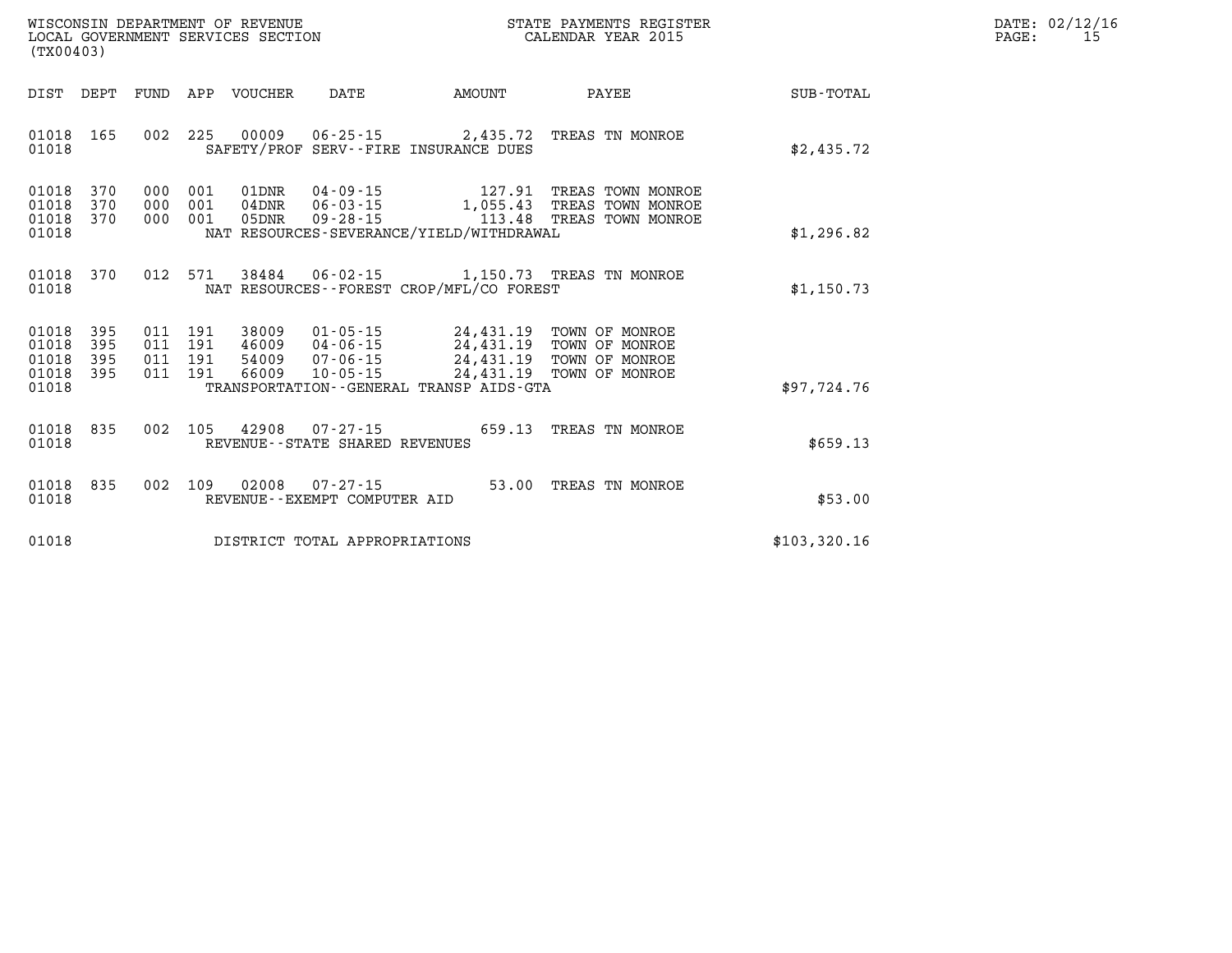| DATE:             | 02/12/16 |
|-------------------|----------|
| $\mathtt{PAGE}$ : | 16       |

| WISCONSIN DEPARTMENT OF REVENUE<br>LOCAL GOVERNMENT SERVICES SECTION<br>(TX00403)                              |                                                                             | STATE PAYMENTS REGIST<br>CALENDAR YEAR 2015<br>STATE PAYMENTS REGISTER                                                                                               | $\mathbb{R}^n$ | DATE: 02/12/1<br>$\mathtt{PAGE}$ :<br>16 |
|----------------------------------------------------------------------------------------------------------------|-----------------------------------------------------------------------------|----------------------------------------------------------------------------------------------------------------------------------------------------------------------|----------------|------------------------------------------|
|                                                                                                                | DIST DEPT FUND APP VOUCHER DATE AMOUNT PAYEE                                |                                                                                                                                                                      | SUB-TOTAL      |                                          |
| 01020 165<br>01020                                                                                             | 002 225 00010<br>SAFETY/PROF SERV--FIRE INSURANCE DUES                      | 06-25-15 2,902.59 TREAS TN NEW CHESTER                                                                                                                               | \$2,902.59     |                                          |
| 01020 370<br>000 001<br>01020<br>370<br>000 001<br>01020 370<br>000 001<br>01020                               | 01DNR<br>04DNR<br>05DNR<br>NAT RESOURCES-SEVERANCE/YIELD/WITHDRAWAL         | 04-09-15 1,630.85 TREAS TOWN NEW CHESTER<br>06-03-15 36.75 TREAS TOWN NEW CHESTER<br>09-28-15 168,238.03 TREAS TOWN NEW CHESTER                                      | \$169,905.63   |                                          |
| 01020 370<br>002 503<br>01020                                                                                  | 17277<br>NAT RESOURCES--AIDS IN LIEU OF TAXES                               | 01-12-15 3,382.60 TREAS TN NEW CHESTER<br>140.26 TOWN SHARE                                                                                                          | \$3,382.60     |                                          |
| 01020 370<br>012 571<br>01020                                                                                  | 38485<br>NAT RESOURCES--FOREST CROP/MFL/CO FOREST                           | 06-02-15 647.53 TREAS TN NEW CHESTER                                                                                                                                 | \$647.53       |                                          |
| 01020 370<br>012 579<br>01020<br>370<br>012 579<br>01020<br>012 579<br>370<br>012 579<br>01020 370<br>01020    | 19960<br>19960<br>19960<br>19960<br>NAT RESOURCES--AIDS IN LIEU OF TAXES    |                                                                                                                                                                      | \$235.58       |                                          |
| 01020 395<br>011 191<br>01020<br>395<br>011 191<br>01020<br>011 191<br>395<br>01020<br>395<br>011 191<br>01020 | 38010<br>46010<br>54010<br>66010<br>TRANSPORTATION--GENERAL TRANSP AIDS-GTA | 01-05-15 28,047.42 TOWN OF NEW CHESTER<br>04-06-15 28,047.42 TOWN OF NEW CHESTER<br>07-06-15 28,047.42 TOWN OF NEW CHESTER<br>10-05-15 28,047.44 TOWN OF NEW CHESTER | \$112,189.70   |                                          |
| 01020 835<br>002 105<br>01020                                                                                  | 42909<br>REVENUE--STATE SHARED REVENUES                                     | 07-27-15 12,887.78 TREAS TN NEW CHESTER                                                                                                                              | \$12,887.78    |                                          |
| 01020 835<br>01020                                                                                             | 002 109 02009<br>REVENUE--EXEMPT COMPUTER AID                               | 07-27-15 33.00 TREAS TN NEW CHESTER                                                                                                                                  | \$33.00        |                                          |
| 01020 835<br>002 501<br>01020                                                                                  | 00001<br>DOA-PAYMENT FOR MUNICIPAL SERVICES AID                             | 02-02-15 44.91 TREAS TN NEW CHESTER                                                                                                                                  | \$44.91        |                                          |
| 01020                                                                                                          | DISTRICT TOTAL APPROPRIATIONS                                               |                                                                                                                                                                      | \$302,229.32   |                                          |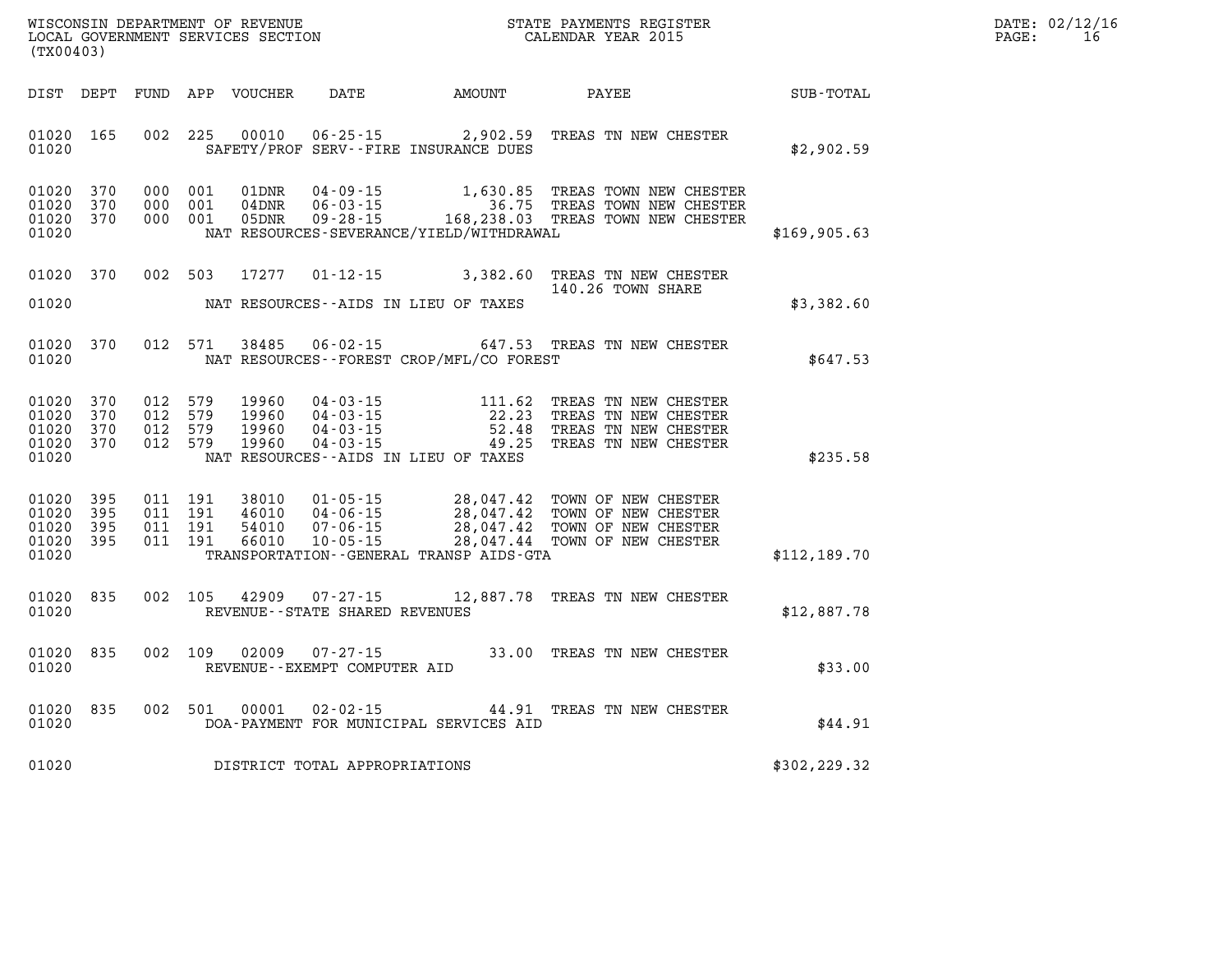| ' OF REVENUE<br>WISCONSIN DEPARTMENT | PAYMENTS REGISTER<br>3TATE | DATE | 0.00110117<br>UZ/1Z/1 |
|--------------------------------------|----------------------------|------|-----------------------|
| LOCAL<br>GOVERNMENT SERVICES SECTION | CALENDAR YEAR 2015         | PAGE |                       |

| (TX00403)                                         |            |                                          | LOCAL GOVERNMENT SERVICES SECTION |                                                |                                              | CALENDAR YEAR 2015                                                                                                                                                                                                                                           |             | PAGE: | 17 |
|---------------------------------------------------|------------|------------------------------------------|-----------------------------------|------------------------------------------------|----------------------------------------------|--------------------------------------------------------------------------------------------------------------------------------------------------------------------------------------------------------------------------------------------------------------|-------------|-------|----|
| DIST DEPT                                         |            |                                          |                                   |                                                |                                              |                                                                                                                                                                                                                                                              | SUB-TOTAL   |       |    |
| 01022 165<br>01022                                |            | 002 225                                  |                                   |                                                | SAFETY/PROF SERV--FIRE INSURANCE DUES        | 00011  06-25-15  1,542.83  TREAS  TN NEW HAVEN                                                                                                                                                                                                               | \$1,542.83  |       |    |
| 01022 370<br>01022 370<br>01022                   |            | 000 001<br>000 001                       |                                   |                                                | NAT RESOURCES-SEVERANCE/YIELD/WITHDRAWAL     | $\begin{array}{cccc} \texttt{01DNR} & \texttt{04-09-15} & \texttt{2,214.80} & \texttt{TREAS} & \texttt{TOWN} & \texttt{NEW HAVEN} \\ \texttt{05DNR} & \texttt{09-28-15} & \texttt{365.82} & \texttt{TREAS} & \texttt{TOWN} & \texttt{NEW HAVEN} \end{array}$ | \$2,580.62  |       |    |
| 01022                                             | 370        | 002 503                                  | 17278                             | $01 - 12 - 15$                                 |                                              | 71.48 TREAS TN NEW HAVEN<br>8.67 TOWN SHARE                                                                                                                                                                                                                  |             |       |    |
| 01022<br>01022                                    | 370        | 002 503                                  |                                   | 18057 01-30-15                                 | NAT RESOURCES--AIDS IN LIEU OF TAXES         | 71.48 TREAS TN NEW HAVEN                                                                                                                                                                                                                                     | \$142.96    |       |    |
| 01022<br>01022                                    | 370        | 012 571                                  | 38486                             |                                                | NAT RESOURCES - - FOREST CROP/MFL/CO FOREST  | 06-02-15 659.59 TREAS TN NEW HAVEN                                                                                                                                                                                                                           | \$659.59    |       |    |
| 01022 370<br>01022                                |            | 012 579                                  | 19961                             |                                                | NAT RESOURCES--AIDS IN LIEU OF TAXES         | 04-03-15 243.50 TREAS TN NEW HAVEN                                                                                                                                                                                                                           | \$243.50    |       |    |
| 01022 395<br>01022<br>01022<br>01022 395<br>01022 | 395<br>395 | 011 191<br>011 191<br>011 191<br>011 191 |                                   |                                                | TRANSPORTATION - - GENERAL TRANSP AIDS - GTA |                                                                                                                                                                                                                                                              | \$77,598.48 |       |    |
| 01022<br>01022                                    | 835        | 002 105                                  | 42910                             | REVENUE - - STATE SHARED REVENUES              |                                              | 07-27-15 2,104.85 TREAS TN NEW HAVEN                                                                                                                                                                                                                         | \$2,104.85  |       |    |
| 01022<br>01022                                    | 835        | 002 109                                  | 02010                             | $07 - 27 - 15$<br>REVENUE--EXEMPT COMPUTER AID |                                              | 2.00 TREAS TN NEW HAVEN                                                                                                                                                                                                                                      | \$2.00      |       |    |
| 01022<br>01022                                    | 835        |                                          |                                   | REVENUE - - LOTTERY CREDIT -                   |                                              | 021 363 35487 03-23-15 1,821.40 TREAS TN NEW HAVEN                                                                                                                                                                                                           | \$1,821.40  |       |    |
| 01022                                             |            |                                          |                                   | DISTRICT TOTAL APPROPRIATIONS                  |                                              |                                                                                                                                                                                                                                                              | \$86,696.23 |       |    |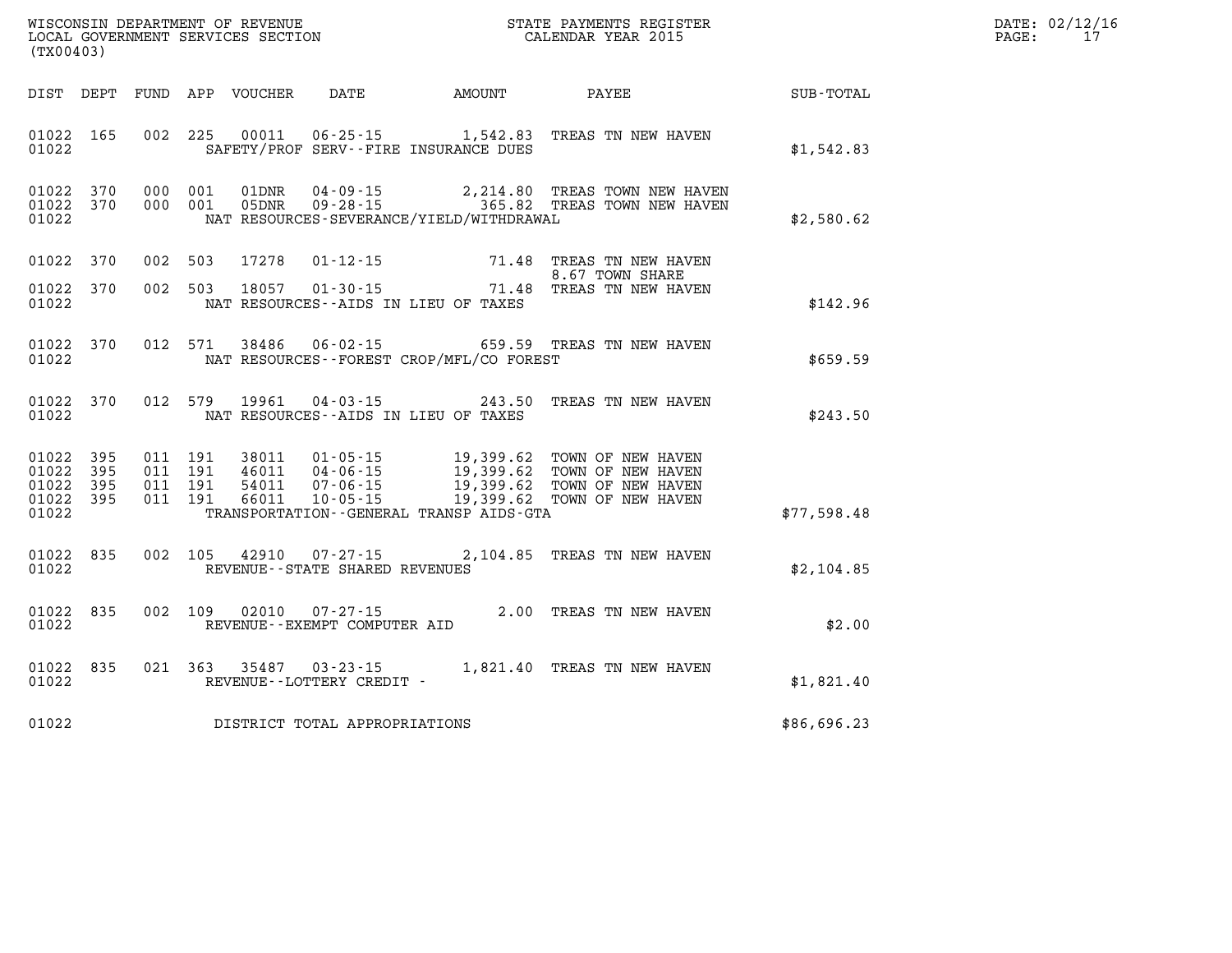| WISCONSIN DEPARTMENT OF REVENUE<br>LOCAL GOVERNMENT SERVICES SECTION<br>(TX00403) |                        |                               |         | STATE PAYMENTS REGISTER<br>CALENDAR YEAR 2015 |                                                          |                                                                          | DATE: 02/12/16<br>PAGE:<br>18                                                                                                                                                            |              |  |
|-----------------------------------------------------------------------------------|------------------------|-------------------------------|---------|-----------------------------------------------|----------------------------------------------------------|--------------------------------------------------------------------------|------------------------------------------------------------------------------------------------------------------------------------------------------------------------------------------|--------------|--|
|                                                                                   |                        |                               |         |                                               |                                                          | DIST DEPT FUND APP VOUCHER DATE AMOUNT                                   | PAYEE                                                                                                                                                                                    | SUB-TOTAL    |  |
| 01024 165<br>01024                                                                |                        |                               |         |                                               |                                                          | 002 225 00012 06-25-15 3,920.81<br>SAFETY/PROF SERV--FIRE INSURANCE DUES | TREAS TN PRESTON                                                                                                                                                                         | \$3,920.81   |  |
| 01024                                                                             | 01024 370              |                               |         |                                               |                                                          | NAT RESOURCES-SEVERANCE/YIELD/WITHDRAWAL                                 | 000 001 01DNR 04-09-15 418,114.69 TREAS TOWN PRESTON                                                                                                                                     | \$418,114.69 |  |
|                                                                                   | 01024 370              |                               |         |                                               |                                                          |                                                                          | 002 503 17941 01-30-15 10,136.51 TREAS TN PRESTON                                                                                                                                        |              |  |
| 01024                                                                             |                        |                               |         |                                               |                                                          | NAT RESOURCES--AIDS IN LIEU OF TAXES                                     | 710.66 TOWN SHARE                                                                                                                                                                        | \$10, 136.51 |  |
| 01024                                                                             | 01024 370              |                               |         |                                               |                                                          | NAT RESOURCES - - FOREST CROP/MFL/CO FOREST                              | 012 571 38487 06-02-15 1,566.92 TREAS TN PRESTON                                                                                                                                         | \$1,566.92   |  |
| 01024 370<br>01024                                                                | 01024 370<br>01024 370 | 012 579<br>012 579<br>012 579 |         | 19962                                         |                                                          | NAT RESOURCES--AIDS IN LIEU OF TAXES                                     | 19962  04-03-15  233.34 TREAS TN PRESTON<br>19962  04-03-15  178.79 TREAS TN PRESTON<br>19962  04-03-15  427.36 TREAS TN PRESTON                                                         | \$839.49     |  |
| 01024 395<br>01024 395<br>01024 395<br>01024 395<br>01024                         |                        | 011 191<br>011 191<br>011 191 | 011 191 |                                               |                                                          | TRANSPORTATION--GENERAL TRANSP AIDS-GTA                                  | 38012  01-05-15  39,685.54  TOWN OF PRESTON<br>46012  04-06-15  39,685.54  TOWN OF PRESTON<br>54012  07-06-15  39,685.54  TOWN OF PRESTON<br>66012  10-05-15  39,685.56  TOWN OF PRESTON | \$158,742.18 |  |
| 01024                                                                             | 01024 835              |                               |         |                                               | 002 105 42911 07-27-15<br>REVENUE--STATE SHARED REVENUES |                                                                          | 2,112.72 TREAS TN PRESTON                                                                                                                                                                | \$2,112.72   |  |
| 01024                                                                             | 01024 835              |                               |         |                                               | 002 109 02011 07-27-15<br>REVENUE--EXEMPT COMPUTER AID   |                                                                          | 14.00 TREAS TN PRESTON                                                                                                                                                                   | \$14.00      |  |
| 01024                                                                             | 01024 835              |                               |         | 002 501 00001                                 |                                                          | DOA-PAYMENT FOR MUNICIPAL SERVICES AID                                   | 02-02-15 252.85 TREAS TN PRESTON                                                                                                                                                         | \$252.85     |  |
| 01024                                                                             |                        |                               |         |                                               | DISTRICT TOTAL APPROPRIATIONS                            |                                                                          |                                                                                                                                                                                          | \$595,700.17 |  |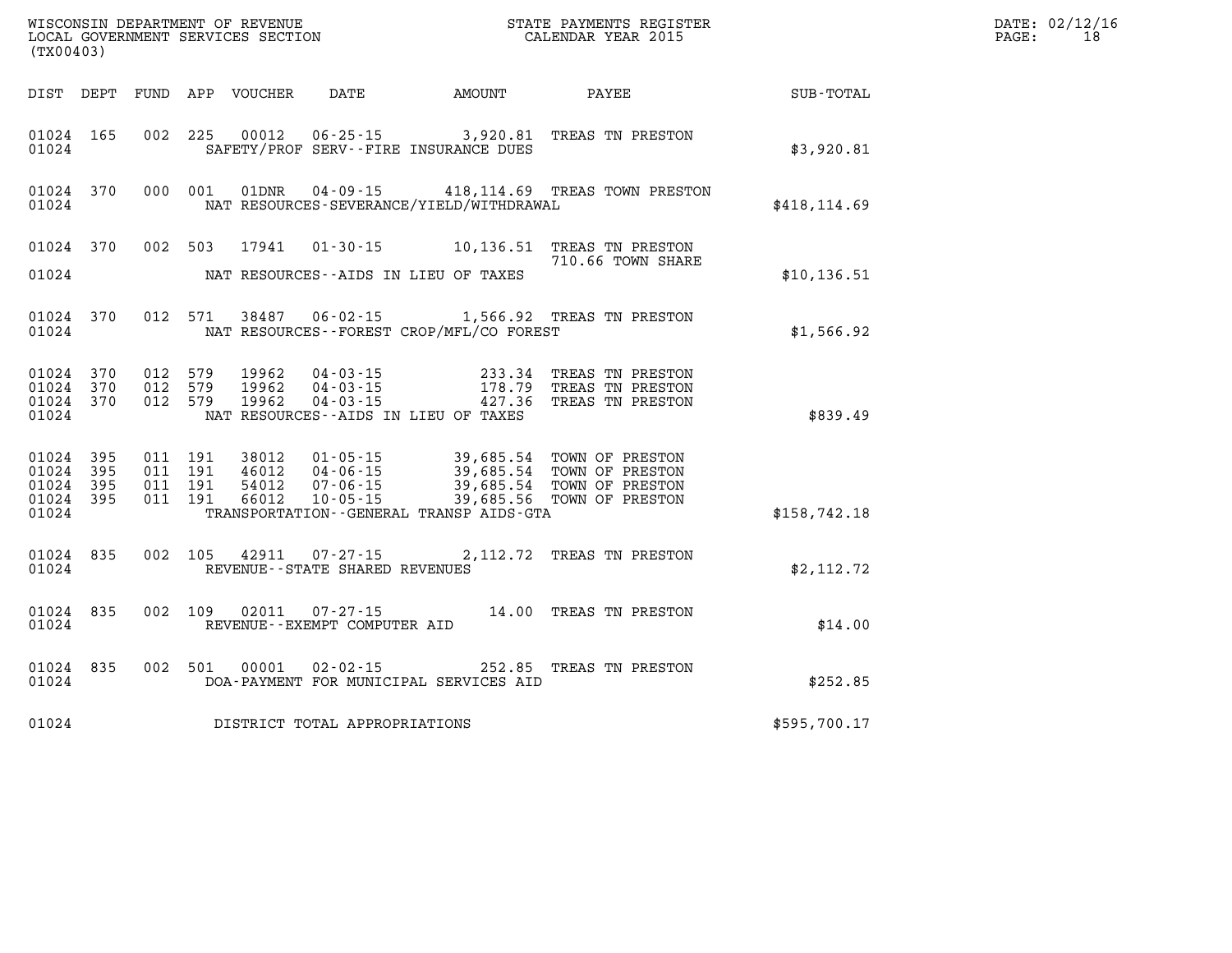| DATE: | 02/12/16 |
|-------|----------|
| PAGE: | 19       |

| WISCONSIN DEPARTMENT OF REVENUE<br>LOCAL GOVERNMENT SERVICES SECTION<br>(TX00403) |                            |  |                                          | STATE PAYMENTS REGISTER<br>CALENDAR YEAR 2015 |                                                                | DATE: 02/12/1<br>$\mathtt{PAGE}$ :<br>19                                                                     |                                                                                                                          |              |  |
|-----------------------------------------------------------------------------------|----------------------------|--|------------------------------------------|-----------------------------------------------|----------------------------------------------------------------|--------------------------------------------------------------------------------------------------------------|--------------------------------------------------------------------------------------------------------------------------|--------------|--|
| DIST DEPT                                                                         |                            |  |                                          | FUND APP VOUCHER                              |                                                                | DATE AMOUNT PAYEE                                                                                            |                                                                                                                          | SUB-TOTAL    |  |
| 01026 165<br>01026                                                                |                            |  | 002 225                                  | 00013                                         |                                                                | $06 - 25 - 15$ 4,930.19<br>SAFETY/PROF SERV--FIRE INSURANCE DUES                                             | TREAS TN OUINCY                                                                                                          | \$4,930.19   |  |
| 01026<br>01026<br>01026                                                           | 370<br>370                 |  | 000 001<br>000 001                       | 01DNR<br>05DNR                                | 04 - 09 - 15<br>$09 - 28 - 15$                                 | NAT RESOURCES-SEVERANCE/YIELD/WITHDRAWAL                                                                     | 1,111.61 TREAS TOWN QUINCY<br>516.56 TREAS TOWN QUINCY                                                                   | \$1,628.17   |  |
| 01026<br>01026<br>01026<br>01026 370<br>01026                                     | 370<br>370<br>370          |  | 002 503<br>002 503<br>002 503<br>002 503 | 17279<br>17279<br>18058<br>18058              | $01 - 30 - 15$                                                 | 01-12-15<br>01-12-15<br>01-30-15<br>01-30-15<br>112-631.01<br>541.77<br>NAT RESOURCES--AIDS IN LIEU OF TAXES | TREAS TN QUINCY<br>TREAS TN QUINCY<br>541.77 TREAS TN QUINCY<br>112,631.01 TREAS TN QUINCY<br><b>TOWN SHARE 14821.22</b> | \$228,519.67 |  |
| 01026 370<br>01026                                                                |                            |  | 012 571                                  | 38488                                         | 06-02-15                                                       | NAT RESOURCES--FOREST CROP/MFL/CO FOREST                                                                     | 605.05 TREAS TN OUINCY                                                                                                   | \$605.05     |  |
| 01026<br>01026                                                                    | 370                        |  | 012 579                                  | 19963                                         |                                                                | $04 - 03 - 15$ 90.22<br>NAT RESOURCES--AIDS IN LIEU OF TAXES                                                 | TREAS TN OUINCY                                                                                                          | \$90.22      |  |
| 01026<br>01026<br>01026<br>01026<br>01026                                         | 395<br>395<br>395<br>- 395 |  | 011 191<br>011 191<br>011 191<br>011 191 | 38013<br>46013<br>54013<br>66013              | 01-05-15<br>$04 - 06 - 15$<br>$07 - 06 - 15$<br>$10 - 05 - 15$ | 40,737.00 TOWN OF QUINCY<br>40,737.00<br>TRANSPORTATION--GENERAL TRANSP AIDS-GTA                             | 40,737.00 TOWN OF QUINCY<br>TOWN OF QUINCY<br>40,737.00 TOWN OF QUINCY                                                   | \$162,948.00 |  |
| 01026<br>01026                                                                    | 395                        |  | 011 278                                  | 67336                                         | $11 - 25 - 15$                                                 | 31,788.80<br>TRANSPORTATION - - LRIP/TRIP/MSIP GRANTS                                                        | TREAS TN QUINCY                                                                                                          | \$31,788.80  |  |
| 01026<br>01026                                                                    | 835                        |  | 002 105                                  | 42912                                         | $07 - 27 - 15$<br>REVENUE - - STATE SHARED REVENUES            |                                                                                                              | 6,044.18 TREAS TN OUINCY                                                                                                 | \$6,044.18   |  |
| 01026<br>01026                                                                    | 835                        |  | 002 109                                  | 02012                                         | $07 - 27 - 15$<br>REVENUE--EXEMPT COMPUTER AID                 |                                                                                                              | 56.00 TREAS TN OUINCY                                                                                                    | \$56.00      |  |
| 01026 835<br>01026                                                                |                            |  | 002 501                                  | 00001                                         | $02 - 02 - 15$                                                 | DOA-PAYMENT FOR MUNICIPAL SERVICES AID                                                                       | 101.22 TREAS TN QUINCY                                                                                                   | \$101.22     |  |
| 01026                                                                             |                            |  |                                          |                                               | DISTRICT TOTAL APPROPRIATIONS                                  |                                                                                                              |                                                                                                                          | \$436,711.50 |  |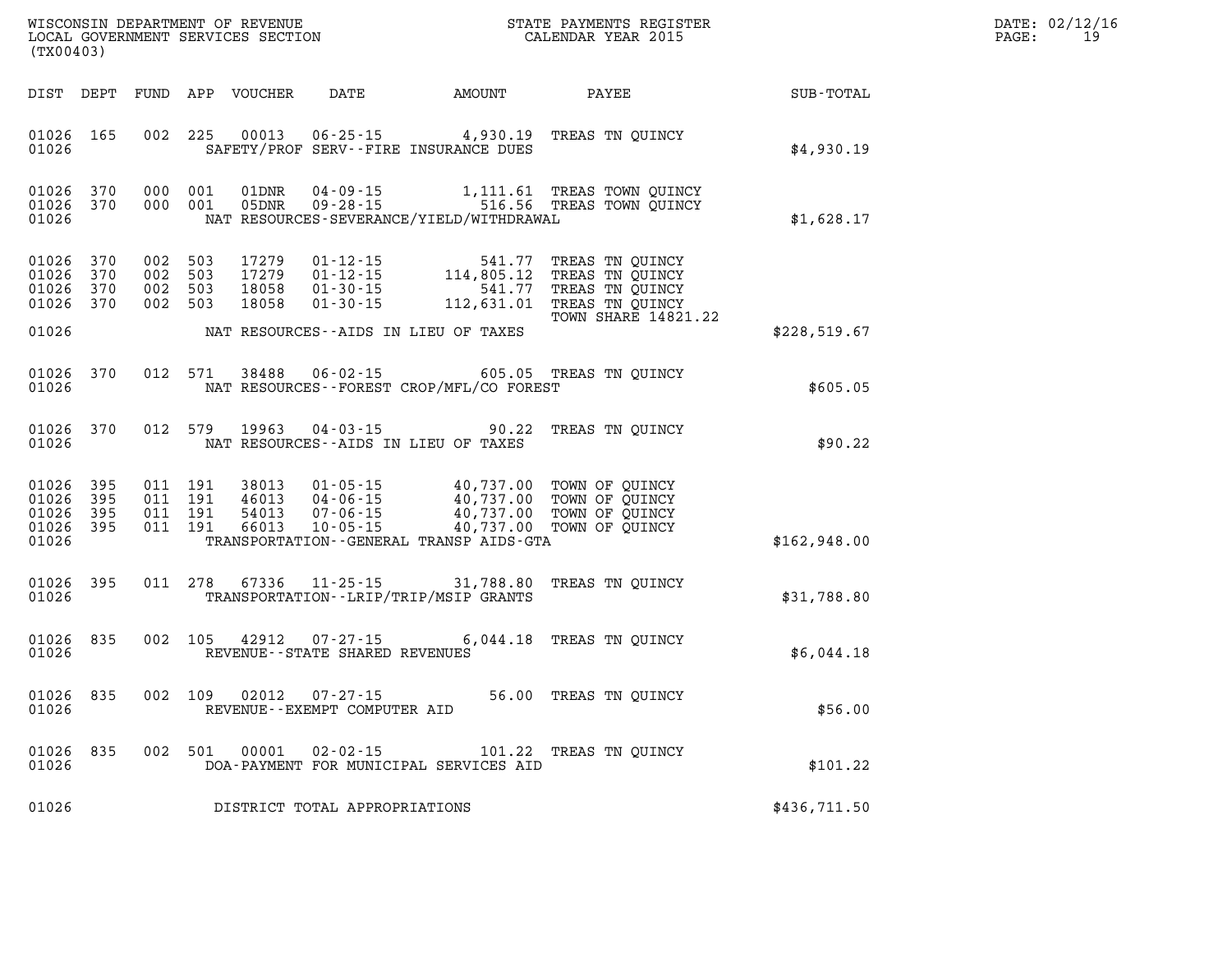| WISCONSIN DEPARTMENT OF REVENUE<br>LOCAL GOVERNMENT SERVICES SECTION<br>(TX00403) |      |      | STATE PAYMENTS REGISTER<br>CALENDAR YEAR 2015 |         |                               | DATE: 02/12/16<br>20<br>PAGE:                 |                    |           |  |
|-----------------------------------------------------------------------------------|------|------|-----------------------------------------------|---------|-------------------------------|-----------------------------------------------|--------------------|-----------|--|
| DIST                                                                              | DEPT | FUND | APP                                           | VOUCHER | DATE                          | AMOUNT                                        | PAYEE              | SUB-TOTAL |  |
| 01027<br>01027                                                                    | 370  | 012  | 579                                           | 19964   | 04 - 03 - 15                  | 10.62<br>NAT RESOURCES--AIDS IN LIEU OF TAXES | TREAS TN RICHFIELD | \$10.62   |  |
| 01027                                                                             |      |      |                                               |         | DISTRICT TOTAL APPROPRIATIONS |                                               |                    | \$10.62   |  |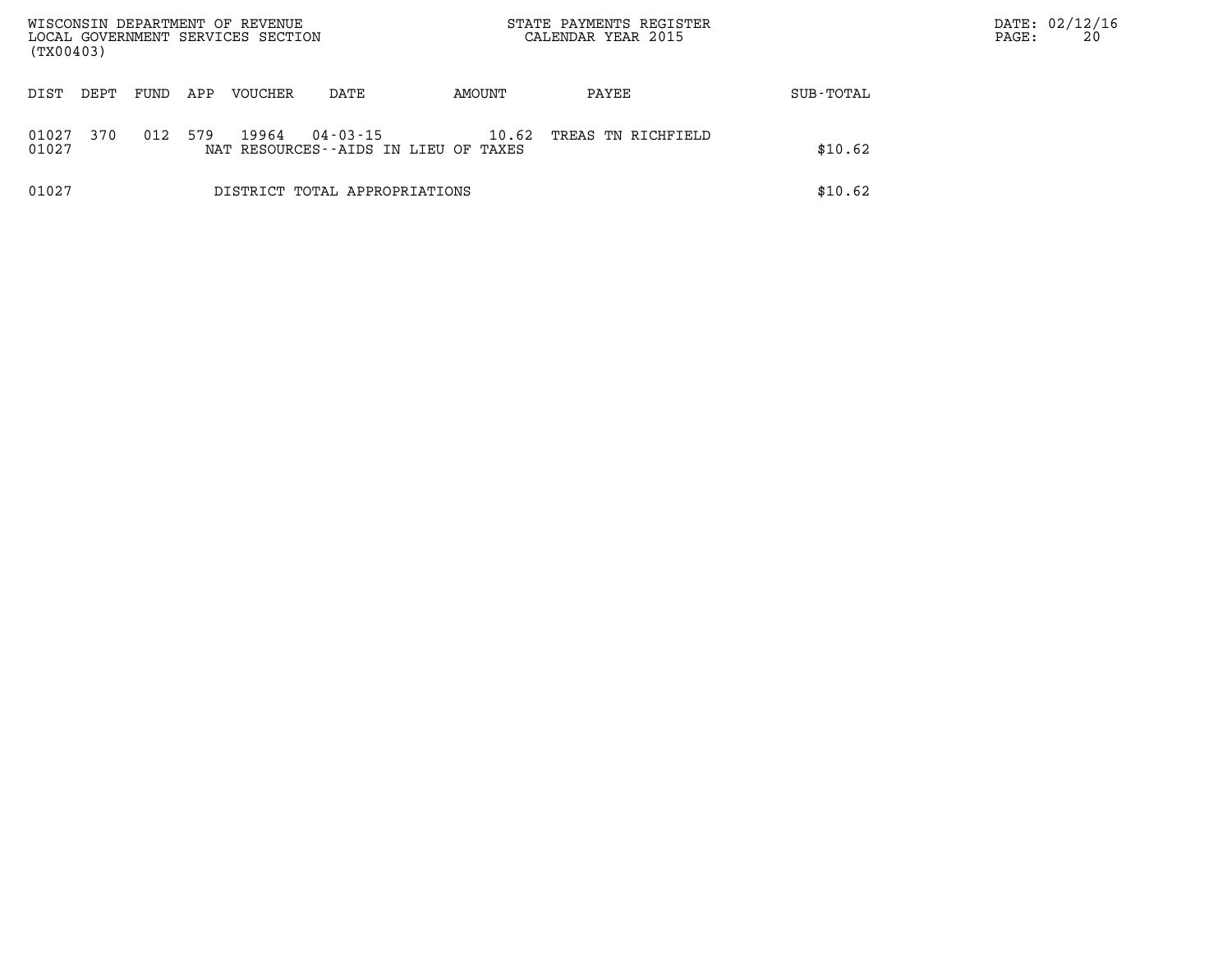|       | DATE: 02/12/16 |
|-------|----------------|
| PAGE: | 2.1            |

| WISCONSIN DEPARTMENT OF REVENUE<br>LOCAL GOVERNMENT SERVICES SECTION<br>(TX00403)                 |                                                                                                                                                                                 |                                     | STATE PAYMENTS REGISTER<br>CALENDAR YEAR 2015                                              |                  |
|---------------------------------------------------------------------------------------------------|---------------------------------------------------------------------------------------------------------------------------------------------------------------------------------|-------------------------------------|--------------------------------------------------------------------------------------------|------------------|
| DIST<br>DEPT<br><b>FUND</b>                                                                       | APP<br>VOUCHER<br>DATE                                                                                                                                                          | AMOUNT                              | PAYEE                                                                                      | <b>SUB-TOTAL</b> |
| 165<br>002<br>01028<br>01028                                                                      | 225<br>00014<br>$06 - 25 - 15$<br>SAFETY/PROF SERV--FIRE INSURANCE DUES                                                                                                         | 674.37                              | TREAS TN RICHFIELD                                                                         | \$674.37         |
| 01028<br>370<br>000<br>01028<br>370<br>000<br>000<br>01028<br>370<br>01028                        | $04 - 09 - 15$<br>001<br>01DNR<br>001<br>$04$ DNR<br>001<br>$09 - 28 - 15$<br>05DNR<br>NAT RESOURCES-SEVERANCE/YIELD/WITHDRAWAL                                                 | 7.70<br>859.21                      | TREAS TOWN RICHFIELD<br>06-03-15 3,249.09 TREAS TOWN RICHFIELD<br>TREAS TOWN RICHFIELD     | \$4,116.00       |
| 012<br>01028<br>370<br>01028                                                                      | 571<br>$06 - 02 - 15$<br>38489<br>NAT RESOURCES - - FOREST CROP/MFL/CO FOREST                                                                                                   |                                     | 980.14 TREAS TN RICHFIELD                                                                  | \$980.14         |
| 01028<br>395<br>011<br>01028<br>395<br>011<br>01028<br>395<br>011<br>01028<br>395<br>011<br>01028 | $01 - 05 - 15$<br>191<br>38014<br>191<br>46014<br>$04 - 06 - 15$<br>191<br>$07 - 06 - 15$<br>54014<br>191<br>66014<br>$10 - 05 - 15$<br>TRANSPORTATION--GENERAL TRANSP AIDS-GTA | 20,005.81<br>20,005.81<br>20,005.82 | TOWN OF RICHFIELD<br>TOWN OF RICHFIELD<br>20,005.81 TOWN OF RICHFIELD<br>TOWN OF RICHFIELD | \$80,023.25      |
| 01028<br>835<br>002<br>01028                                                                      | 105<br>42913<br>$07 - 27 - 15$<br>REVENUE - - STATE SHARED REVENUES                                                                                                             | 1,034.90                            | TREAS TN RICHFIELD                                                                         | \$1,034.90       |
| 835<br>002<br>01028<br>01028                                                                      | 109<br>02013<br>$07 - 27 - 15$<br>REVENUE--EXEMPT COMPUTER AID                                                                                                                  | 1.00                                | TREAS TN RICHFIELD                                                                         | \$1.00           |
| 01028                                                                                             | DISTRICT TOTAL APPROPRIATIONS                                                                                                                                                   |                                     |                                                                                            | \$86,829.66      |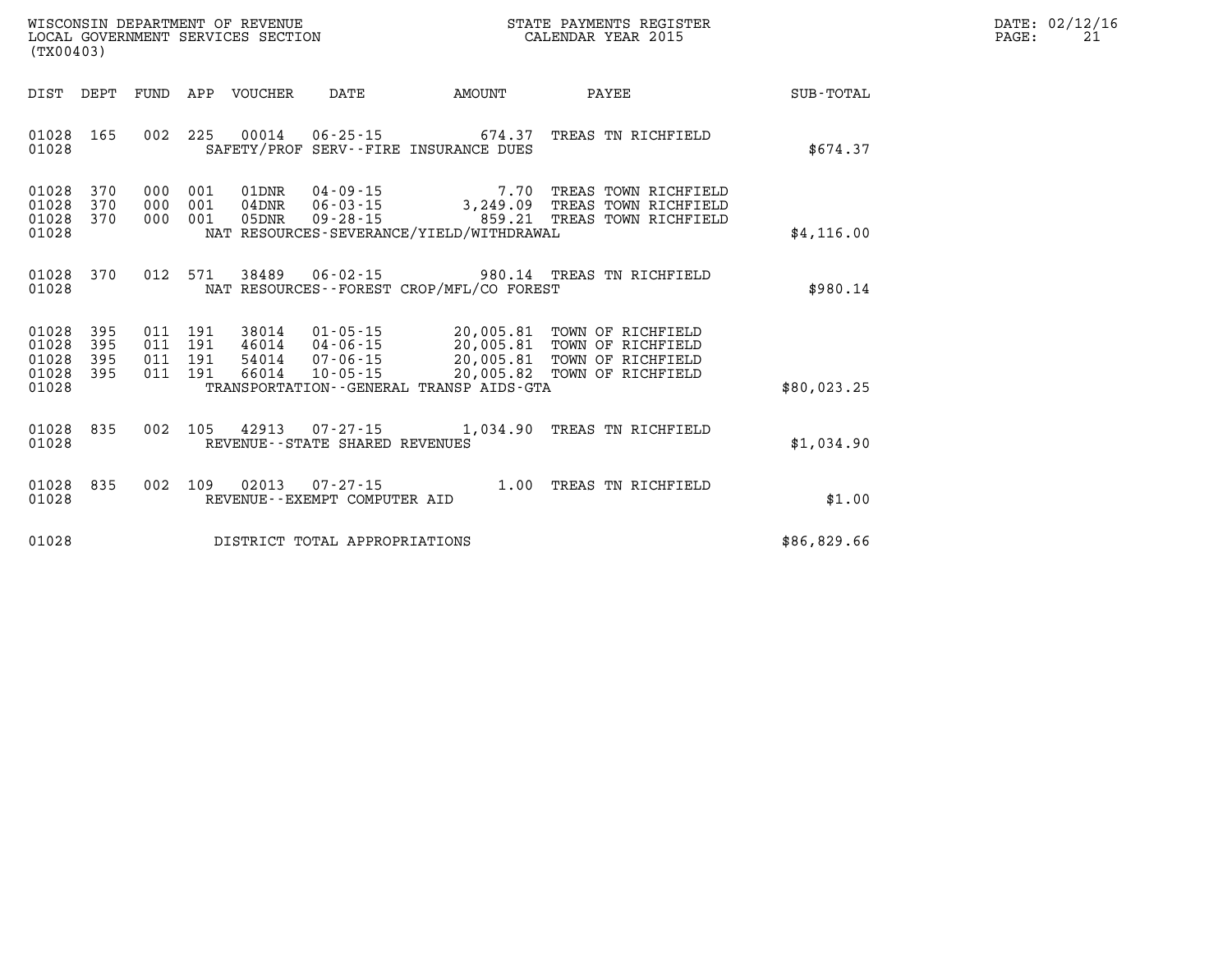| DATE: | 02/12/16 |
|-------|----------|
| PAGE: | 22       |

| WISCONSIN DEPARTMENT OF REVENUE<br>LOCAL GOVERNMENT SERVICES SECTION<br>LOCAL GOVERNMENT SERVICES SECTION<br>CALENDAR YEAR 2015<br>(TX00403) |           |  |  |               |                                     |                                                                                                                                    |                                                                                                                       |                                                        | DATE: 02/12/1<br>$\mathtt{PAGE}$ :<br>22 |
|----------------------------------------------------------------------------------------------------------------------------------------------|-----------|--|--|---------------|-------------------------------------|------------------------------------------------------------------------------------------------------------------------------------|-----------------------------------------------------------------------------------------------------------------------|--------------------------------------------------------|------------------------------------------|
|                                                                                                                                              |           |  |  |               |                                     |                                                                                                                                    |                                                                                                                       | DIST DEPT FUND APP VOUCHER DATE AMOUNT PAYEE SUB-TOTAL |                                          |
| 01030                                                                                                                                        | 01030 165 |  |  |               |                                     | 002 225 00015 06-25-15 18,459.90 TREAS TN ROME<br>SAFETY/PROF SERV--FIRE INSURANCE DUES                                            |                                                                                                                       | \$18,459.90                                            |                                          |
| 01030                                                                                                                                        |           |  |  |               |                                     | NAT RESOURCES-SEVERANCE/YIELD/WITHDRAWAL                                                                                           | 01030 370 000 001 01DNR 04-09-15 34,909.27 TREAS TOWN ROME 01030 370 000 001 05DNR 09-28-15 82,725.09 TREAS TOWN ROME | \$117,634.36                                           |                                          |
| 01030 370<br>01030                                                                                                                           |           |  |  |               |                                     | 012 381 00644 04-03-15 1,080.62 TREAS TN ROME NAT RESOURCES--BOAT PATROL                                                           |                                                                                                                       | \$1,080.62                                             |                                          |
| 01030                                                                                                                                        | 01030 370 |  |  |               |                                     | 012 550 00644 04-03-15 3,744.33 TREAS TN ROME<br>NAT RESOURCES - - BOATING ENFORCEMENT AIDS                                        |                                                                                                                       | \$3,744.33                                             |                                          |
| 01030                                                                                                                                        | 01030 370 |  |  |               |                                     | 012 571 38490 06-02-15 3,254.88 TREAS TN ROME<br>NAT RESOURCES -- FOREST CROP/MFL/CO FOREST                                        |                                                                                                                       | \$3,254.88                                             |                                          |
| 01030 370<br>01030                                                                                                                           | 01030 370 |  |  |               |                                     | 012 579 19965 04-03-15 142.48 TREAS TN ROME<br>012 579 19965 04-03-15 177.60 TREAS TN ROME<br>NAT RESOURCES--AIDS IN LIEU OF TAXES |                                                                                                                       | \$320.08                                               |                                          |
| 01030                                                                                                                                        |           |  |  |               |                                     | 01030 370 012 583 02433 04-29-15 10,000.00 TREAS TN ROME<br>NAT RESOURCES - - RECREATION RESOURCE - FED                            |                                                                                                                       | \$10,000.00                                            |                                          |
| 01030 395<br>01030<br>01030 395<br>01030 395<br>01030                                                                                        | 395       |  |  |               |                                     | TRANSPORTATION--GENERAL TRANSP AIDS-GTA                                                                                            |                                                                                                                       | \$333,250.68                                           |                                          |
| 01030 455<br>01030                                                                                                                           |           |  |  | 002 231 18    | JUSTICE -- LAW ENFORCEMENT TRAINING | 04-20-15 960.00 TREAS TN ROME                                                                                                      |                                                                                                                       | \$960.00                                               |                                          |
| 01030                                                                                                                                        |           |  |  |               | REVENUE--STATE SHARED REVENUES      | 01030 835 002 105 42914 07-27-15 5,846.08 TREAS TN ROME                                                                            |                                                                                                                       | \$5,846.08                                             |                                          |
| 01030 835<br>01030                                                                                                                           |           |  |  | 002 109 02014 | REVENUE--EXEMPT COMPUTER AID        | 07-27-15 429.00 TREAS TN ROME                                                                                                      |                                                                                                                       | \$429.00                                               |                                          |
| 01030 835<br>01030                                                                                                                           |           |  |  |               | 002 501 00001 02-02-15              | DOA-PAYMENT FOR MUNICIPAL SERVICES AID                                                                                             | 656.54 TREAS TN ROME                                                                                                  | \$656.54                                               |                                          |
| 01030                                                                                                                                        |           |  |  |               | DISTRICT TOTAL APPROPRIATIONS       |                                                                                                                                    |                                                                                                                       | \$495,636.47                                           |                                          |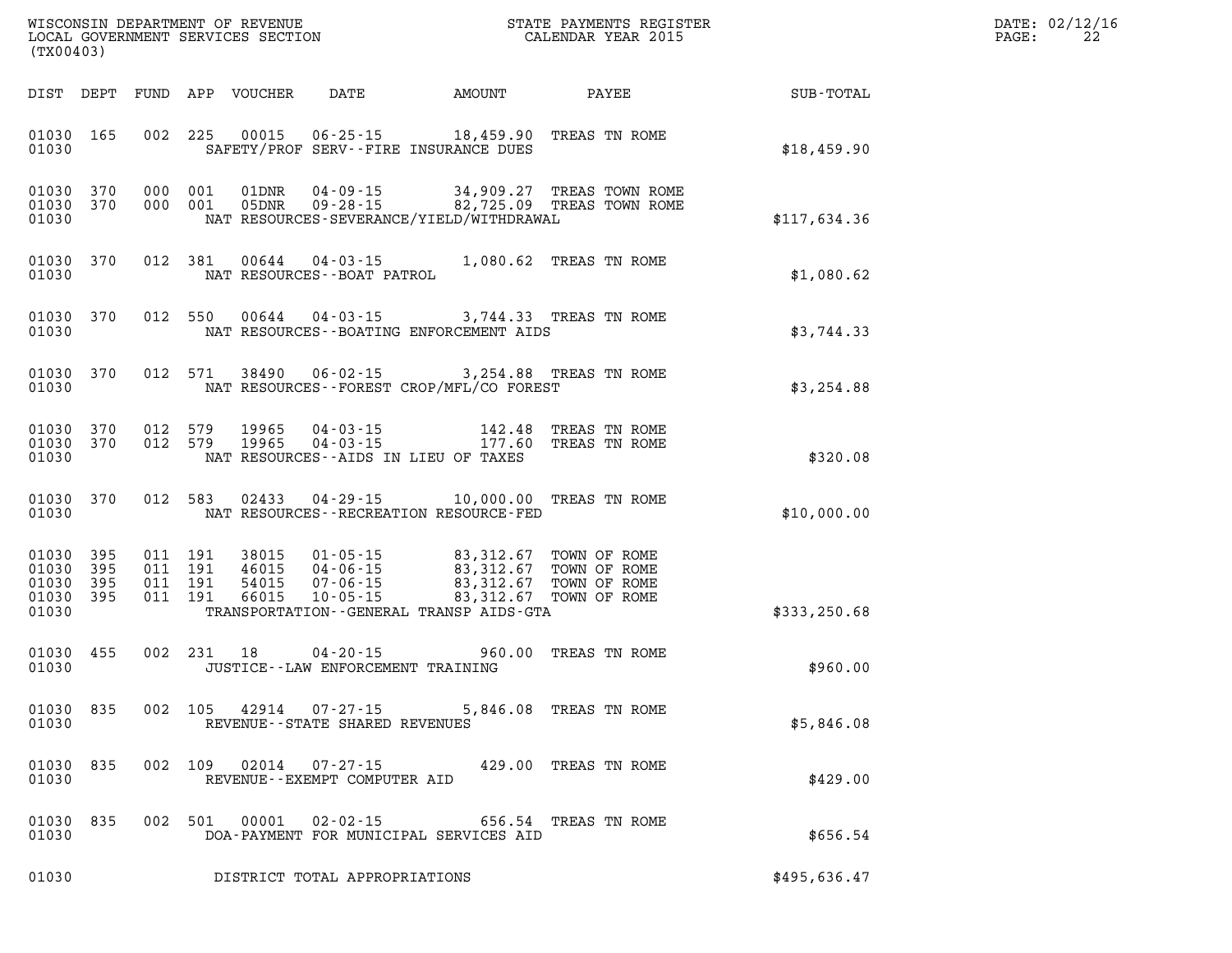| DATE: | 02/12/16 |
|-------|----------|
| PAGE: | 23       |

| WISCONSIN DEPARTMENT OF REVENUE<br>LOCAL GOVERNMENT SERVICES SECTION<br>(TX00403)                 |                                                                                                                                                                                      |                                                  | STATE PAYMENTS REGISTER<br>CALENDAR YEAR 2015                                            |                  |
|---------------------------------------------------------------------------------------------------|--------------------------------------------------------------------------------------------------------------------------------------------------------------------------------------|--------------------------------------------------|------------------------------------------------------------------------------------------|------------------|
| DIST<br>DEPT<br><b>FUND</b>                                                                       | APP<br><b>VOUCHER</b><br>DATE                                                                                                                                                        | AMOUNT                                           | PAYEE                                                                                    | <b>SUB-TOTAL</b> |
| 01032<br>165<br>002<br>01032                                                                      | 225<br>00016<br>$06 - 25 - 15$<br>SAFETY/PROF SERV--FIRE INSURANCE DUES                                                                                                              | 3,618.96                                         | TREAS TN SPRINGVILLE                                                                     | \$3,618.96       |
| 01032<br>370<br>000<br>01032<br>370<br>000<br>01032<br>370<br>000<br>01032                        | 01DNR<br>$04 - 09 - 15$<br>001<br>$06 - 03 - 15$<br>001<br>04DNR<br>$09 - 28 - 15$<br>001<br>05DNR<br>NAT RESOURCES-SEVERANCE/YIELD/WITHDRAWAL                                       | 3,069.77<br>19,057.49                            | TREAS TOWN SPRINGVILLE<br>4,662.26 TREAS TOWN SPRINGVILLE<br>TREAS TOWN SPRINGVILLE      | \$26,789.52      |
| 370<br>012<br>01032<br>01032                                                                      | 571<br>38491<br>$06 - 02 - 15$<br>NAT RESOURCES - - FOREST CROP/MFL/CO FOREST                                                                                                        | 1,136.95                                         | TREAS TN SPRINGVILLE                                                                     | \$1,136.95       |
| 01032<br>395<br>011<br>395<br>01032<br>011<br>395<br>01032<br>011<br>01032<br>395<br>011<br>01032 | 191<br>38016<br>$01 - 05 - 15$<br>191<br>$04 - 06 - 15$<br>46016<br>191<br>$07 - 06 - 15$<br>54016<br>191<br>$10 - 05 - 15$<br>66016<br>TRANSPORTATION - - GENERAL TRANSP AIDS - GTA | 36,447.00<br>36,447.00<br>36,447.00<br>36,447.03 | TOWN OF SPRINGVILLE<br>TOWN OF SPRINGVILLE<br>TOWN OF SPRINGVILLE<br>TOWN OF SPRINGVILLE | \$145,788.03     |
| 002<br>01032<br>835<br>01032                                                                      | 105<br>42915<br>$07 - 27 - 15$<br>REVENUE - - STATE SHARED REVENUES                                                                                                                  | 1,765.73                                         | TREAS TN SPRINGVILLE                                                                     | \$1,765.73       |
| 01032<br>835<br>002<br>01032                                                                      | 109<br>02015<br>$07 - 27 - 15$<br>REVENUE - - EXEMPT COMPUTER AID                                                                                                                    | 17.00                                            | TREAS TN SPRINGVILLE                                                                     | \$17.00          |
| 01032                                                                                             | DISTRICT TOTAL APPROPRIATIONS                                                                                                                                                        |                                                  |                                                                                          | \$179, 116.19    |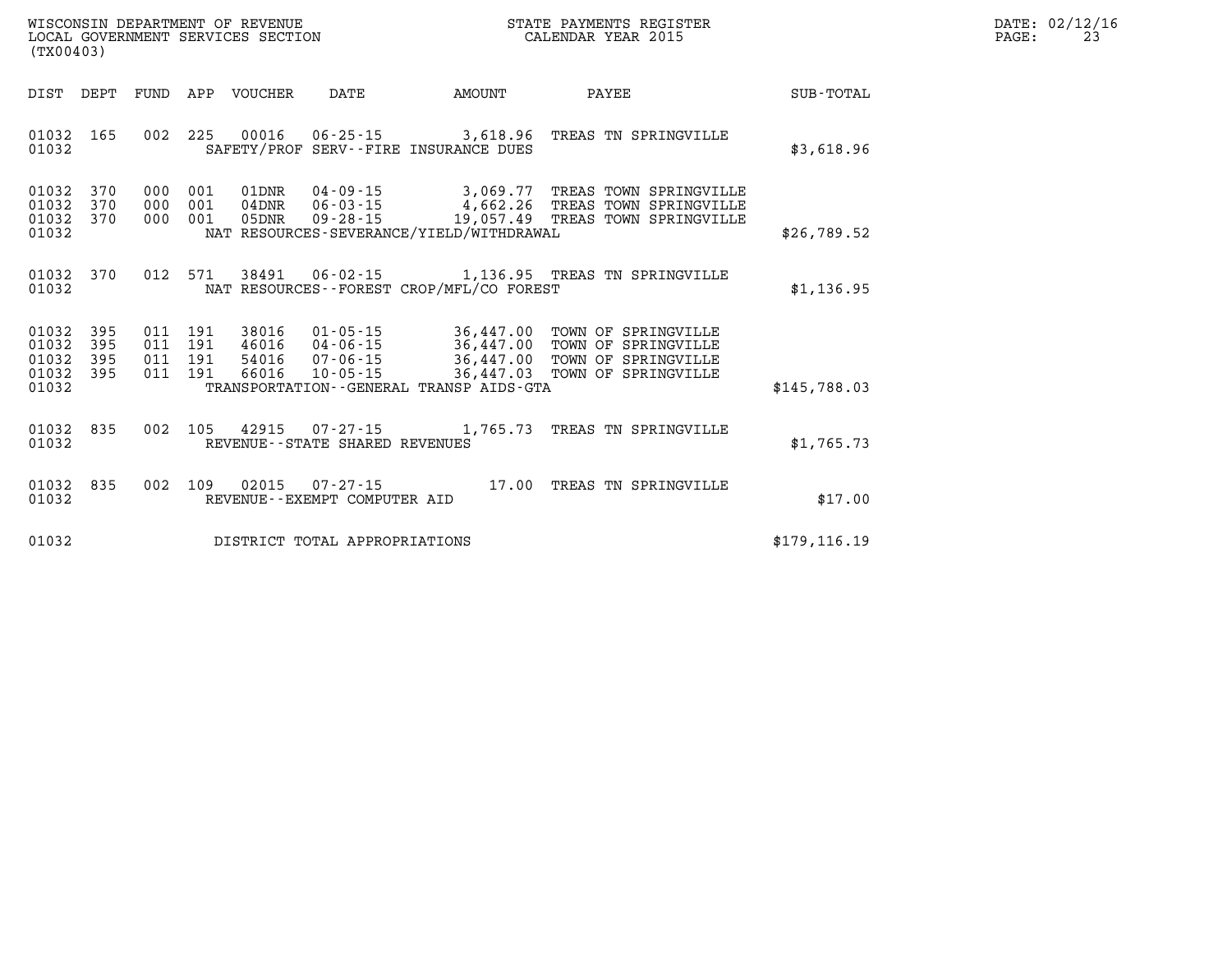| PAGE: | DATE: 02/12/16<br>24 |
|-------|----------------------|
|       |                      |

| (TX00403)                                 |                          |                          | WISCONSIN DEPARTMENT OF REVENUE<br>LOCAL GOVERNMENT SERVICES SECTION |                                  |                                   |                                                                                                                            | STATE PAYMENTS REGISTER<br>CALENDAR YEAR 2015                                                                                 |              |
|-------------------------------------------|--------------------------|--------------------------|----------------------------------------------------------------------|----------------------------------|-----------------------------------|----------------------------------------------------------------------------------------------------------------------------|-------------------------------------------------------------------------------------------------------------------------------|--------------|
| DIST                                      | DEPT                     | FUND                     | APP                                                                  | VOUCHER                          | DATE                              | AMOUNT                                                                                                                     | PAYEE                                                                                                                         | SUB-TOTAL    |
| 01034<br>01034                            | 165                      | 002                      | 225                                                                  |                                  |                                   | SAFETY/PROF SERV--FIRE INSURANCE DUES                                                                                      | 00017  06-25-15   6,231.47  TREAS TN STRONGS PRAIRIE                                                                          | \$6,231.47   |
| 01034<br>01034                            | 370                      | 000                      | 001                                                                  |                                  |                                   | NAT RESOURCES-SEVERANCE/YIELD/WITHDRAWAL                                                                                   | 05DNR  09-28-15  1,274.08 TREAS TOWN STRONGS PRAIRIE                                                                          | \$1,274.08   |
| 01034<br>01034                            | 370                      | 012                      | 571                                                                  |                                  |                                   | NAT RESOURCES - - FOREST CROP/MFL/CO FOREST                                                                                | 38492   06-02-15   783.26   TREAS TN STRONGS PRAIRIE                                                                          | \$783.26     |
| 01034<br>01034<br>01034<br>01034<br>01034 | 395<br>395<br>395<br>395 | 011<br>011<br>011<br>011 | 191<br>191<br>191<br>191                                             | 38017<br>46017<br>54017<br>66017 |                                   | $04 - 06 - 15$<br>04 - 06 - 15<br>07 - 06 - 15<br>10 - 05 - 15<br>49 , 930 . 35<br>TRANSPORTATION--GENERAL TRANSP AIDS-GTA | 01-05-15   49,930.35 TOWN OF STRONGS PRAIRIE<br>TOWN OF STRONGS PRAIRIE<br>TOWN OF STRONGS PRAIRIE<br>TOWN OF STRONGS PRAIRIE | \$199,721.40 |
| 01034<br>01034                            | 835                      | 002                      | 105                                                                  |                                  | REVENUE - - STATE SHARED REVENUES |                                                                                                                            | 42916 07-27-15 2,757.59 TREAS TN STRONGS PRAIRIE                                                                              | \$2,757.59   |
| 01034<br>01034                            | 835                      | 002                      | 109                                                                  |                                  | REVENUE--EXEMPT COMPUTER AID      | 02016  07-27-15  69.00                                                                                                     | TREAS TN STRONGS PRAIRIE                                                                                                      | \$69.00      |
| 01034                                     |                          |                          |                                                                      |                                  | DISTRICT TOTAL APPROPRIATIONS     |                                                                                                                            |                                                                                                                               | \$210,836.80 |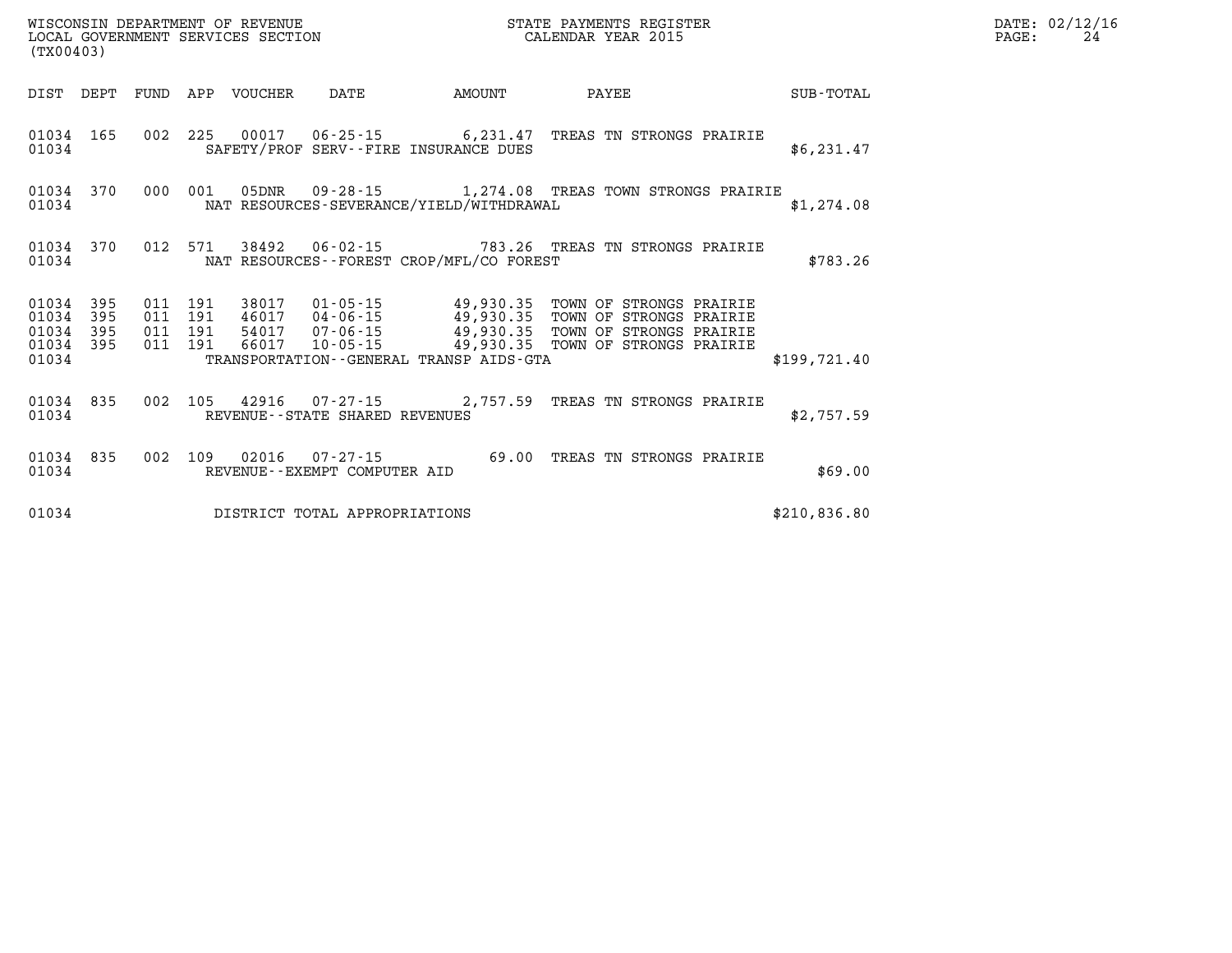| (TX00403)                            |                         |  |  |               |                                |                                          |                                                                                                                                                                                                                                  |              | $\mathtt{PAGE}$ : | DATE: 02/12/16<br>25 |
|--------------------------------------|-------------------------|--|--|---------------|--------------------------------|------------------------------------------|----------------------------------------------------------------------------------------------------------------------------------------------------------------------------------------------------------------------------------|--------------|-------------------|----------------------|
|                                      |                         |  |  |               |                                | DIST DEPT FUND APP VOUCHER DATE AMOUNT   | PAYEE SUB-TOTAL                                                                                                                                                                                                                  |              |                   |                      |
| 01126                                |                         |  |  |               |                                | SAFETY/PROF SERV--FIRE INSURANCE DUES    | 01126 165 002 225 00018 06-25-15 1,076.85 TREAS VIL FRIENDSHIP                                                                                                                                                                   | \$1,076.85   |                   |                      |
| 01126                                |                         |  |  |               |                                | NAT RESOURCES-SEVERANCE/YIELD/WITHDRAWAL | 01126 370 000 001 05DNR 09-28-15 243.07 TREAS VILL FRIENDSHIP                                                                                                                                                                    | \$243.07     |                   |                      |
| 01126                                |                         |  |  |               |                                | NAT RESOURCES--FOREST CROP/MFL/CO FOREST | 01126 370 012 571 38493 06-02-15 4.40 TREAS VIL FRIENDSHIP                                                                                                                                                                       | \$4.40       |                   |                      |
| 01126<br>01126<br>01126 395<br>01126 | 01126 395<br>395<br>395 |  |  |               |                                | TRANSPORTATION--GENERAL TRANSP AIDS-GTA  | 011 191 38018 01-05-15 6,707.90 VILLAGE OF FRIENDSHIP<br>011 191 46018 04-06-15 6,707.90 VILLAGE OF FRIENDSHIP<br>011 191 66018 10-05-15 6,707.90 VILLAGE OF FRIENDSHIP<br>011 191 66018 10-05-15 6,707.92 VILLAGE OF FRIENDSHIP | \$26,831.62  |                   |                      |
|                                      |                         |  |  |               |                                |                                          |                                                                                                                                                                                                                                  |              |                   |                      |
| 01126                                | 01126 835               |  |  |               | REVENUE--STATE SHARED REVENUES |                                          | 002 105 42917 07-27-15 25,239.36 TREAS VIL FRIENDSHIP                                                                                                                                                                            | \$25, 239.36 |                   |                      |
| 01126 835<br>01126 835<br>01126      |                         |  |  | 002 109 02017 | REVENUE--EXEMPT COMPUTER AID   |                                          | 002 109 02017 07-27-15 859.00 TREAS VIL FRIENDSHIP<br>002 109 05001 07-27-15 26.00 TREAS VIL FRIENDSHIP                                                                                                                          | \$885.00     |                   |                      |
| 01126                                |                         |  |  |               | DISTRICT TOTAL APPROPRIATIONS  |                                          |                                                                                                                                                                                                                                  | \$54,280.30  |                   |                      |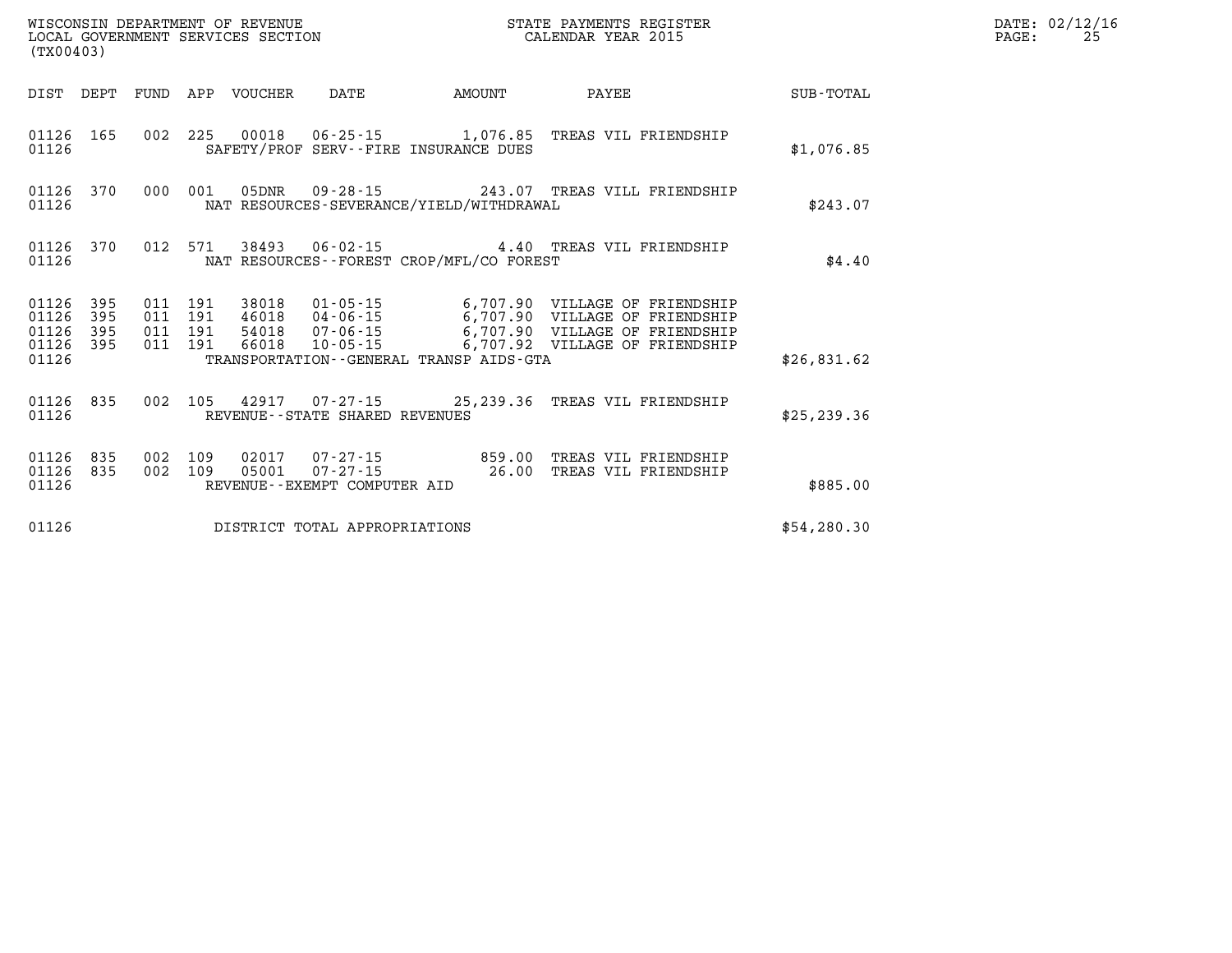| WISCONSIN DEPARTMENT OF REVENUE<br>LOCAL GOVERNMENT SERVICES SECTION THE STATE PAYMENTS REGIST<br>(TYOO402)<br>(TX00403) |                                                  |                    |         |                |                                                                                                                                                                                                                                                                                                                                                                                       | STATE PAYMENTS REGISTER                                                  |              | DATE: 02/12/16<br>PAGE:<br>26 |
|--------------------------------------------------------------------------------------------------------------------------|--------------------------------------------------|--------------------|---------|----------------|---------------------------------------------------------------------------------------------------------------------------------------------------------------------------------------------------------------------------------------------------------------------------------------------------------------------------------------------------------------------------------------|--------------------------------------------------------------------------|--------------|-------------------------------|
|                                                                                                                          |                                                  |                    |         |                |                                                                                                                                                                                                                                                                                                                                                                                       | DIST DEPT FUND APP VOUCHER DATE AMOUNT PAYEE                             | SUB-TOTAL    |                               |
| 01201                                                                                                                    | 01201 165                                        |                    |         |                | SAFETY/PROF SERV--FIRE INSURANCE DUES                                                                                                                                                                                                                                                                                                                                                 | 002 225 00019 06-25-15 3,300.24 TREAS CITY ADAMS                         | \$3,300.24   |                               |
| 01201                                                                                                                    | 01201 370                                        |                    |         |                | NAT RESOURCES - - FOREST CROP/MFL/CO FOREST                                                                                                                                                                                                                                                                                                                                           | 012 571 38494 06-02-15 28.12 TREAS CITY ADAMS                            | \$28.12      |                               |
| 01201                                                                                                                    | 01201 370                                        |                    | 012 579 |                | NAT RESOURCES--AIDS IN LIEU OF TAXES                                                                                                                                                                                                                                                                                                                                                  | 19966  04-03-15  7.02  TREAS CITY ADAMS                                  | \$7.02       |                               |
| 01201                                                                                                                    |                                                  |                    |         |                | NAT RESOURCES--RU RECYCLING GRANT                                                                                                                                                                                                                                                                                                                                                     | 01201 370 074 670 42252 05-29-15 6,465.56 TREAS CITY ADAMS               | \$6,465.56   |                               |
| 01201                                                                                                                    | 01201 395<br>01201 395<br>01201 395<br>01201 395 |                    |         |                | $\begin{array}{cccc} 011 & 191 & 38019 & 01\cdot 05\cdot 15 & 29\, 761.66 & \text{CITY OF ADAMS} \\ 011 & 191 & 46019 & 04\cdot 06\cdot 15 & 29\, 761.66 & \text{CITY OF ADAMS} \\ 011 & 191 & 54019 & 07\cdot 06\cdot 15 & 29\, 761.66 & \text{CITY OF ADAMS} \\ 011 & 191 & 66019 & 10\cdot 05\cdot 15 & 29\, 761.66 & \text{CITY OF AD$<br>TRANSPORTATION--GENERAL TRANSP AIDS-GTA |                                                                          | \$119,046.64 |                               |
| 01201                                                                                                                    | 01201 455                                        |                    |         | 002 231 04781  | JUSTICE -- LAW ENFORCEMENT TRAINING                                                                                                                                                                                                                                                                                                                                                   | 03-05-15 960.00 TREAS CITY ADAMS                                         | \$960.00     |                               |
| 01201                                                                                                                    | 01201 835                                        |                    |         |                | REVENUE--STATE SHARED REVENUES                                                                                                                                                                                                                                                                                                                                                        | 002 105 42918 07-27-15 91,027.89 TREAS CITY ADAMS                        | \$91,027.89  |                               |
| 01201                                                                                                                    | 01201 835<br>01201 835                           | 002 109<br>002 109 |         | 02018<br>05002 | REVENUE--EXEMPT COMPUTER AID                                                                                                                                                                                                                                                                                                                                                          | 07-27-15 7,022.00 TREAS CITY ADAMS<br>07-27-15 6,043.00 TREAS CITY ADAMS | \$13,065.00  |                               |
| 01201                                                                                                                    | 01201 835                                        |                    |         |                | DOA-PAYMENT FOR MUNICIPAL SERVICES AID                                                                                                                                                                                                                                                                                                                                                | 002 501 00001 02-02-15 1,206.40 TREAS CITY ADAMS                         | \$1,206.40   |                               |
| 01201                                                                                                                    |                                                  |                    |         |                | DISTRICT TOTAL APPROPRIATIONS                                                                                                                                                                                                                                                                                                                                                         |                                                                          | \$235,106.87 |                               |